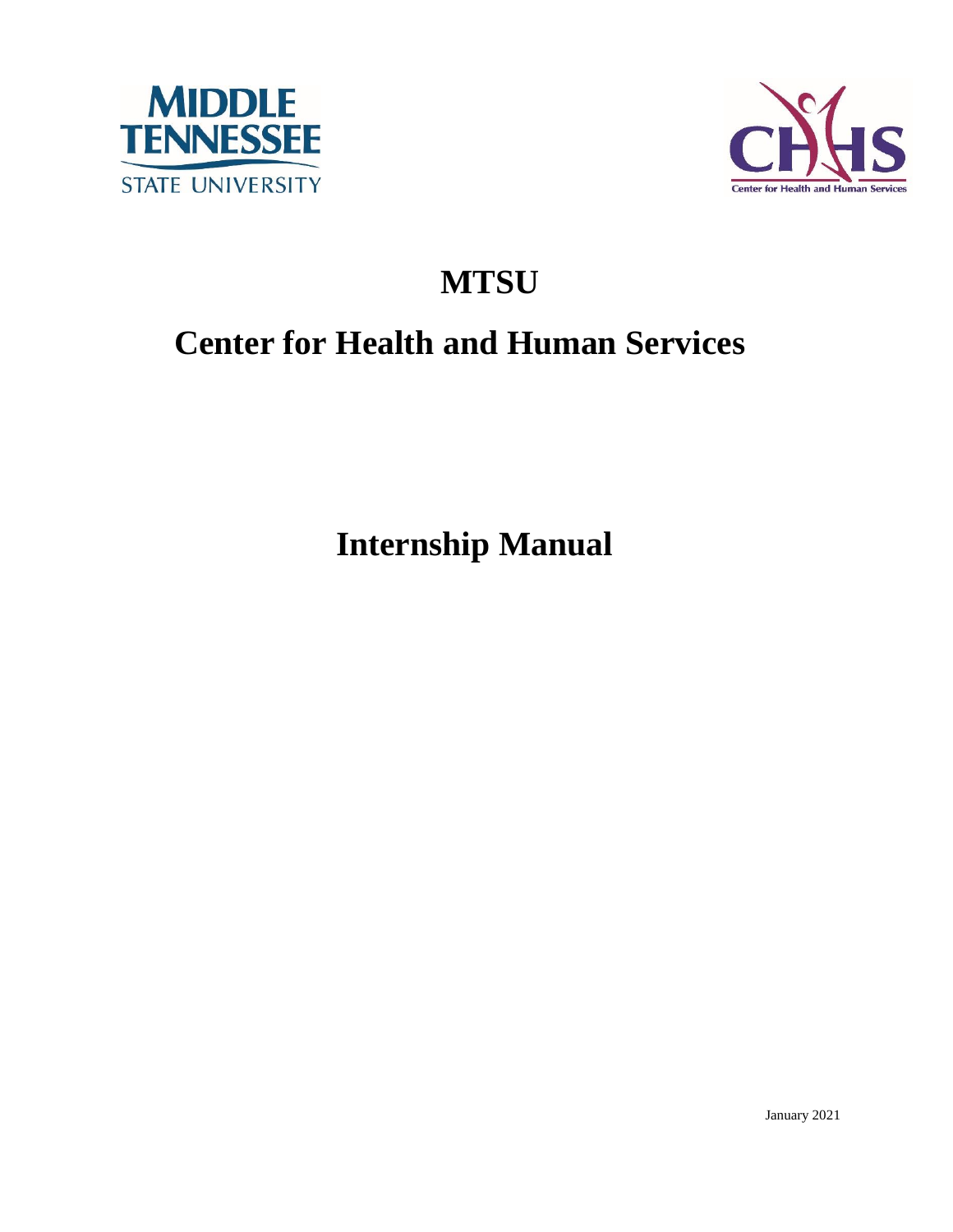**Center for Health and Human Services** MTSU Box 99 1114 East Lytle Murfreesboro, TN 37132 615-898-5493



January 2021

Dear CHHS Student Intern:

CHHS is pleased to have you participate in the CHHS internship program this semester. The CHHS internship program began in 2010 and has garnered great interest from students over the years. We have been successful in placing students in meaningful internship experiences with CHHS as well as with selected community partners that support future career development and that provide learning opportunities for students in health and human services professions. We are committed to making it a great experience for all who participate in the program.

This manual provides guidance on the internship experience and, in conjunction with your supervisor, is a road map for your internship with the center. Please don't hesitate to reach out if I can be of assistance to you at any point in your internship. I have found over the years that in addition to the students learning from center staff during their internships, we often learn just as much from them. We are excited that you chose CHHS for your internship and look forward to a great semester.

Sincerely,

*Cynthia Chafin*

Cynthia Chafin, M.Ed., MCHES® Associate Director for Community Programs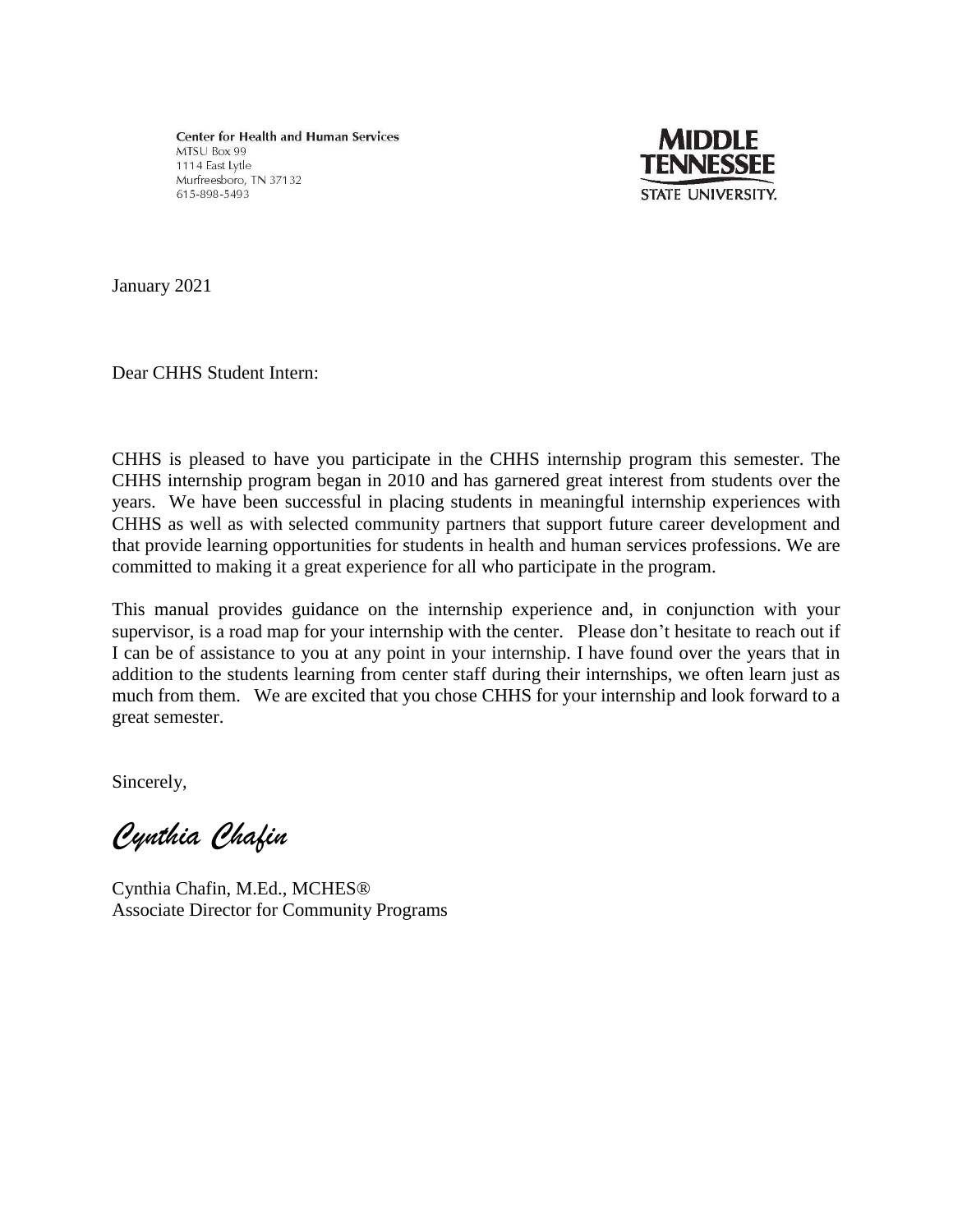#### **Student Acknowledgement**

I have received the CHHS internship manual provided to me by CHHS and understand the conditions set forth by my department/program of study as well as CHHS for completion of the internship. I understand that it is my responsibility as a student to ensure that my department and internship/faculty advisor approves of my internship activities and for meeting all department/program requirements to receive internship credit. I have also been provided with a timeline of CHHS due dates and meetings. I am aware of those individuals to whom my questions should be directed and understand each person's role in the internship experience. I have read over and understand what is expected of me during the internship process and plan to complete all assignments by the dates indicated.

\_\_\_\_\_\_\_\_\_\_\_\_\_\_\_\_\_\_\_\_\_\_\_\_\_\_\_\_\_\_\_\_\_\_\_\_\_\_\_\_ \_\_\_\_\_\_\_\_\_\_\_\_\_\_\_\_\_\_\_\_\_\_

(Student to Sign) (Date)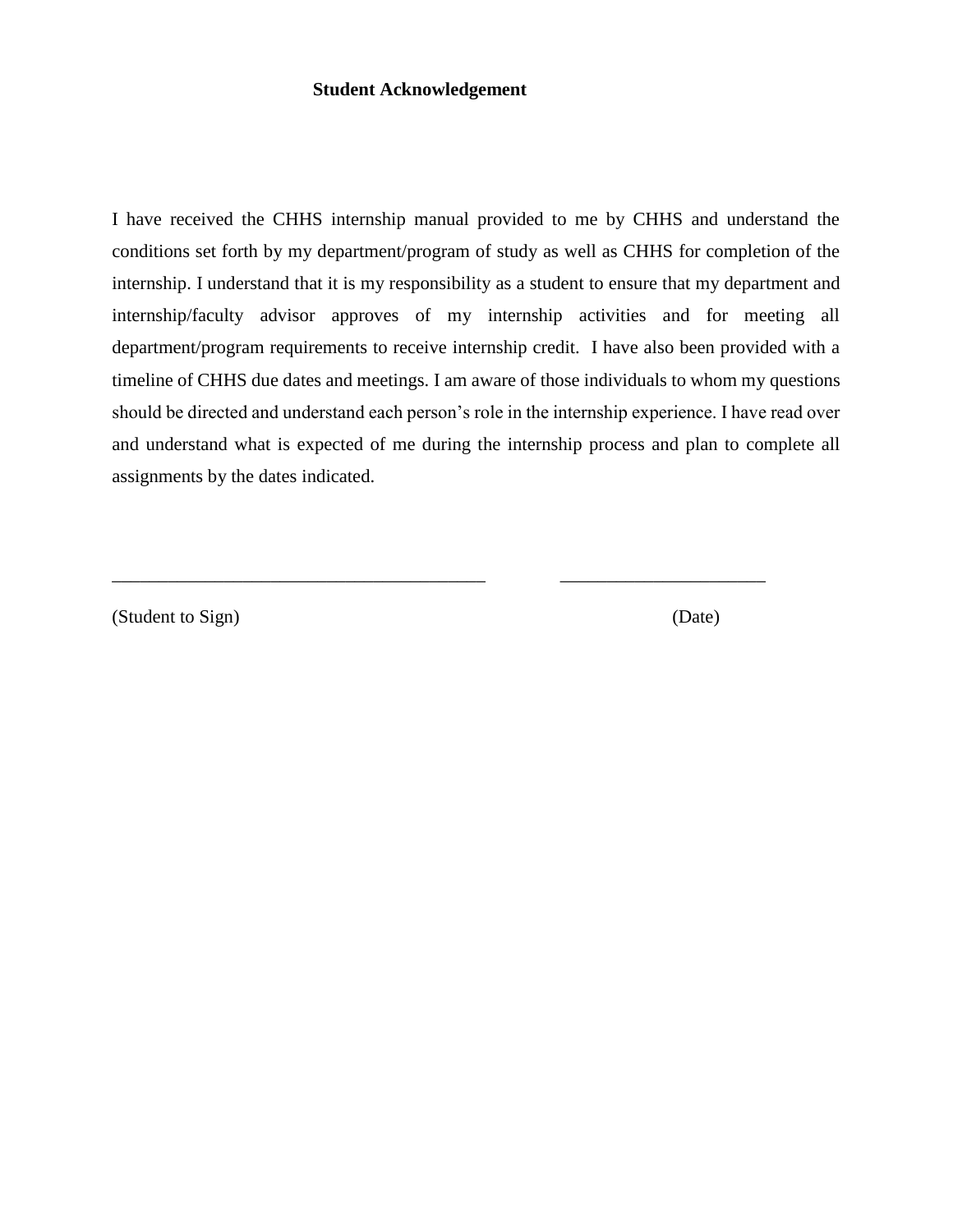# **TABLE OF CONTENTS**

| Sample Job Description |  |
|------------------------|--|

 Sample Weekly Time Log Sample Staff Interview Questions CHHS Evaluation of Student (Mid-Term and Final) Student Evaluation of CHHS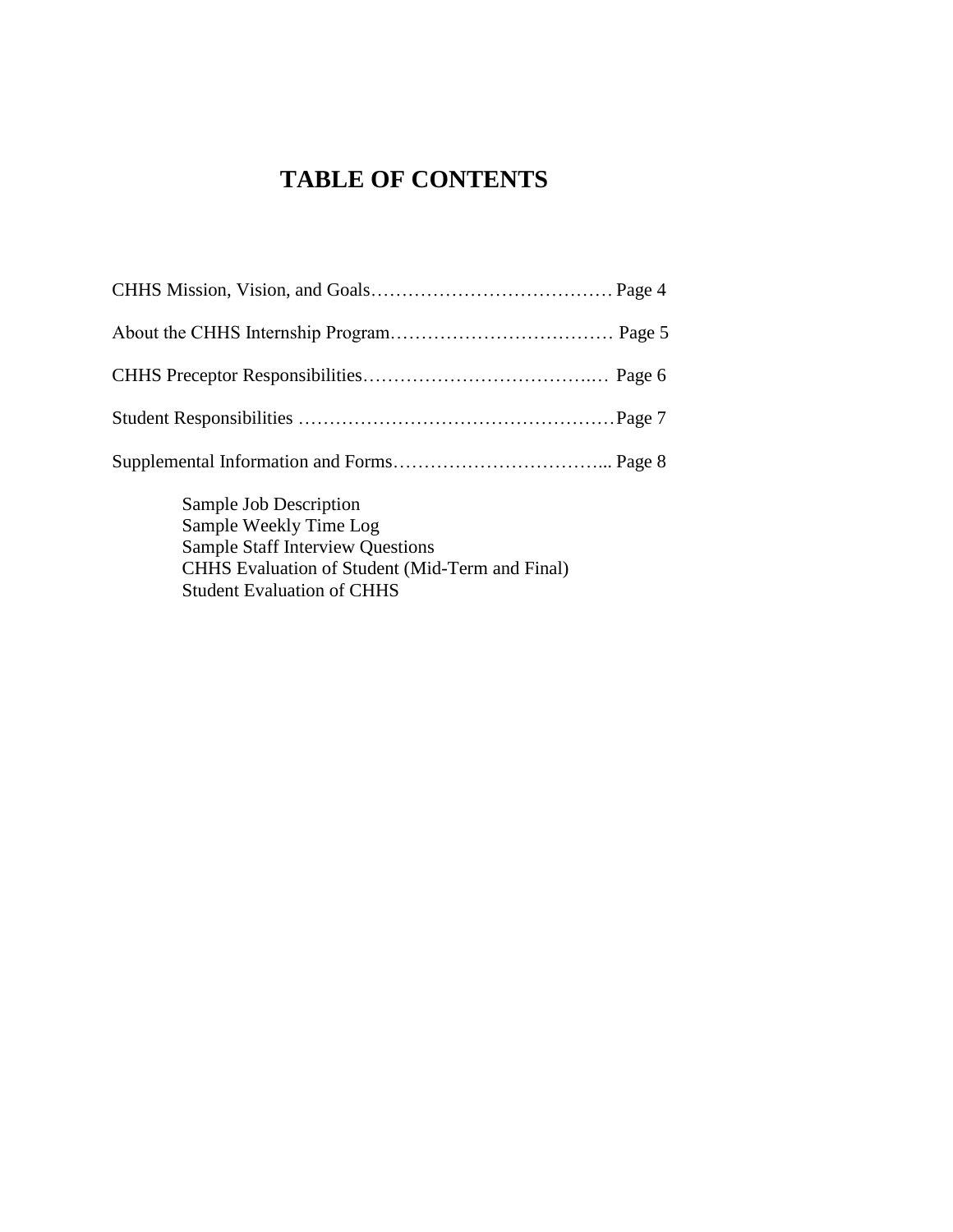# **MTSU Center for Health and Human Services**

### **Mission, Vision, and Goals**

#### **Mission**

The Center for Health and Human Services, through collaborative affiliations and partnerships, facilitates projects, programs, and research activities in public health issues of importance to Tennessee and to that of the nation, consistent with the mission and purpose of MTSU. Through collaboration with the Adams Chair of Excellence in Health Care Services, CHHS supports efforts to initiate and strengthen academic programs in health and human services to support workforce development and promote healthy communities.

#### **Vision**

The MTSU Center for Health and Human Services will improve the health and well-being of Tennesseans, and through multi-state partnerships, will impact health nationally.

#### **Goals**

- To advance health and human service education and support interdisciplinary scholarly and research activity;
- To develop and strengthen partnerships within the University, the community, the state, and beyond;
- To serve as a resource to the MTSU community on projects and initiatives related to population health;
- To promote the health and well-being of Tennesseans through information sharing, community service projects, and research-focused projects;
- To convene local partners to collaborate and share best practices; and,
- To initiate training and education programs for current and future providers.

The Center's website is located at [www.mtsu.edu/chhs.](http://www.mtsu.edu/chhs) Additional information on the center's current research, programs, and projects is listed here along with information on its social media outlets.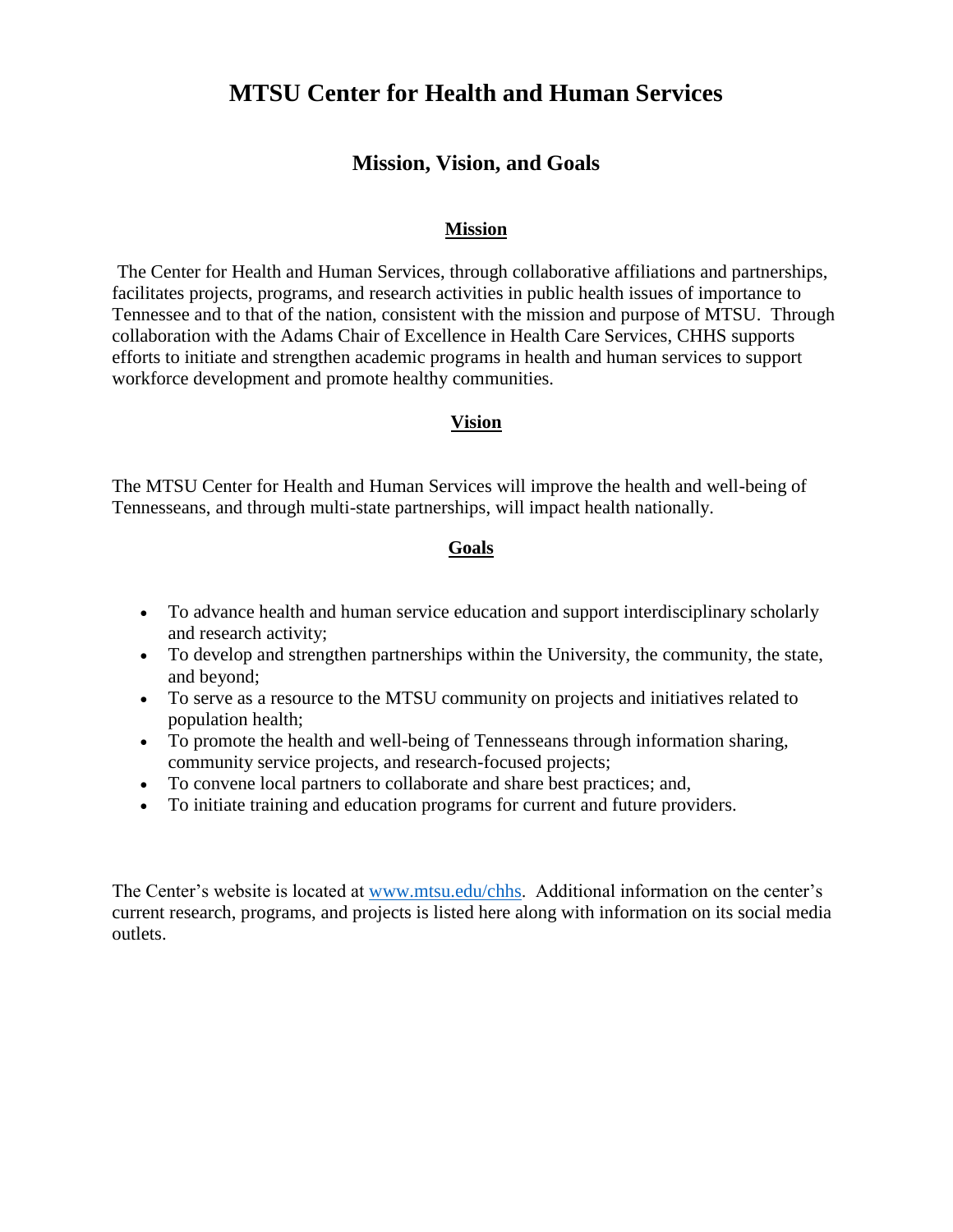#### **About the CHHS Internship Program**

The Center for Health and Human Services is pleased to offer an internship program which pairs students in health and human services disciplines with meaningful learning opportunities. Since 2010, students have been paired with projects and grants administered through the Center as well as with internship opportunities with our community partners. Internships require commitments of 360 – 400 hours depending on the requirements of your program of study. The internship must be coordinated through an academic unit and students must be enrolled for credit in that unit. Internships are unpaid and are offered year-round.

#### **Why participate in an internship program?**

#### **It is a great opportunity to:**

- Gain hands-on experience that may be useful for future employment or volunteer opportunities;
- Practice what is learned in the classroom in a real-world setting;
- Learn new skills including leadership skills;
- Meet professionals in your field of study;
- Engage with an assigned mentor who will help you learn and grow professionally;
- Receive a letter of recommendation for future employers;

#### **Eligibility:**

- Currently enrolled as undergraduate or graduate student;
- Ability to work flexible hours;
- With some projects, ability to travel locally and throughout the state on a limited basis;
- Computer experience including Microsoft Word, Excel, and PowerPoint;
- Good organizational skills and ability to focus on details;
- Professional demeanor and appearance;
- Excellent written and verbal communication skills;
- Self-directed and able to work well independently;
- Must have valid driver's license and transportation;

If you are a **STUDENT** and interested in our internship program, please complete an [application](https://www.mtsu.edu/chhs/2020-2021CHHSinternshipapplication.doc)  [form,](https://www.mtsu.edu/chhs/2020-2021CHHSinternshipapplication.doc) [student agreement,](https://www.mtsu.edu/chhs/2020-2021CHHSInternshipAgreement.docx) and submit along with a current resume or curriculum vitae to [cynthia.chafin@mtsu.edu.](mailto:cynthia.chafin@mtsu.edu) All forms are on the CHHS website – [www.mtsu.edu/chhs](http://www.mtsu.edu/chhs) - under the "Student Internship Program" tab and are updated annually.

Please note that submission of an application does not guarantee that a student will be successfully placed in an internship with the Center. We frequently have more students than available projects and the selection process is competitive. Students are encouraged to apply early (i.e., early in the semester before an internship is desired) if possible. Applications are accepted year-round.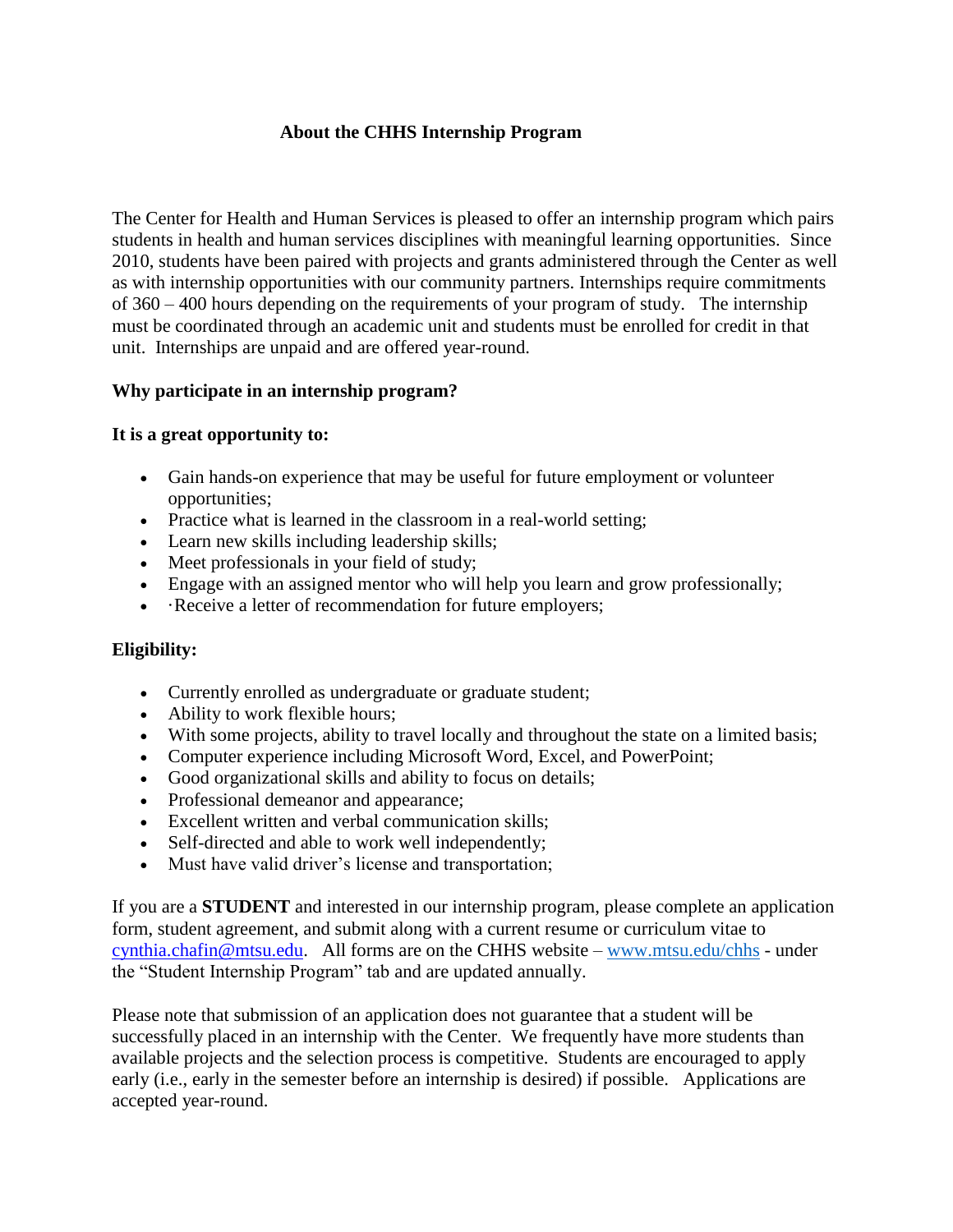#### **CHHS Preceptor Responsibilities**

CHHS commits to giving a quality experience to each of its student interns through successful fulfillment of each of the following responsibilities:

CHHS Preceptors will:

1. Provide an overview of the CHHS to include when appropriate, but not limited to the following:

- A. Organizational Structure
- B. Program Goals, Objectives and Program/Research Areas of Focus
- C. Methods of Surveillance for funded projects and research
- D. Target Population(s) for funded projects and research
- E. Sharing of Non-Confidential Reports and Organizational Promotional Materials
- F. Invitations to Routine Staff and/or Planning Meetings

2. Explain work rules and procedures, makes available resources, and provides a workspace with computer and desk and assist in establishing access to any resources needed for the student's internship activities.

3. At least three times during the internship, meet with the student to discuss learning objectives plus evaluate progress and resolve problems. At the first meeting, a Preliminary Plan of Work should be developed as a collaborative effort between the preceptor and the student, and approved by the academic or internship advisor or faculty member. A mid-term and final meeting, both with formal evaluations, should be completed. Mid-term and final evaluations will follow the evaluation requirements of the student's program of study. Other progress meetings throughout the duration of the internship should be set based on need of both preceptor and student.

4. Discuss mechanism for travel reimbursement and other expenses if required for the student's internship work and/or class project.

5. Introduce student to colleagues and center administrators and have student participate in a "mini orientation with each staff member to learn more about various center areas of research, program, and projects.

8. Include student in both internal and external meetings.

9. Allow student to shadow preceptor whenever possible.

10. Review the student's final internship project, and have student preset to CHHS staff at a staff meeting or other meeting near the completion of the internship.

11. At the end of the internship, complete the "Preceptor's Evaluation of "Internship/Field Placement" to evaluate the student's performance. Copies of the report are to be given to the student and the academic or internship advisor or faculty member.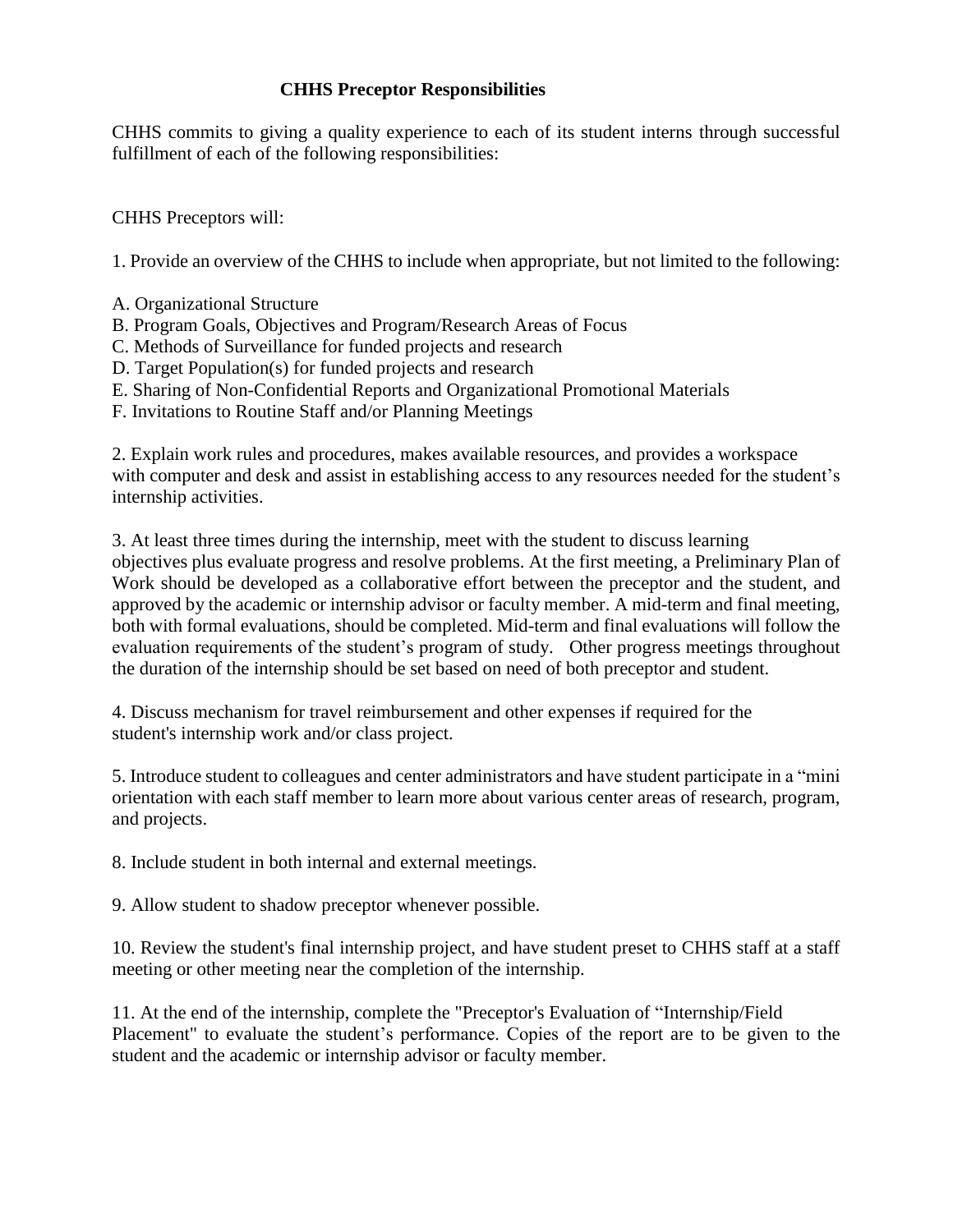#### **Student Responsibilities**

In addition to the identified internship project outlined in a detailed job description provided prior to the start of the internship, each student is required to complete the following:

#### **I. Preliminary Internship Workplan**

This plan must be prepared by the student with assistance from the preceptor and submitted at the end of the first two weeks of the internship to the preceptor. The preliminary internship workplan must include:

- a) A detailed description of the projects the student intends to complete during the internship **including any required major class projects** assigned as part of the internship experience. The work plan and any plans for a major class project should be approved by their internship advisor and/or faculty advisor as well as the preceptor. A timeline with dates is encouraged.
- b) A description of the evaluation schedule and methods to be used by the preceptor to evaluate the student's performance (to be worked out between the student and the preceptor).
- c) The signatures of both the student and the preceptor.

#### **II. Weekly Log or Journal**

These are short weekly narratives of activities, meetings, tasks, responsibilities, or problems each student encountered along with total hours worked for the week, and cumulative hours worked since the beginning of the internship. **Copies of the weekly logs are due on each Monday following the immediate previous week completed. The weekly log should be submitted in a Microsoft Word document. The final copy is due at the end of the internship and should be turned in with the Final Report. This weekly log is in addition to any reports required by faculty or internship advisors.**

The logs or journals should contain some the following, at a minimum:

- Description of the initial orientation the student received regarding the internship experience.
- Brief explanation of introductory meetings and/or orientations to various programs of the center, duties assigned, services provided, or networking conducted.
- Attendance at relevant meetings of the center including names and titles of facilitators.
- Specific duties in an ongoing research project, or other community health-focused program or project of the center (required).
- Hours worked for the week and the cumulative hours worked to date (required).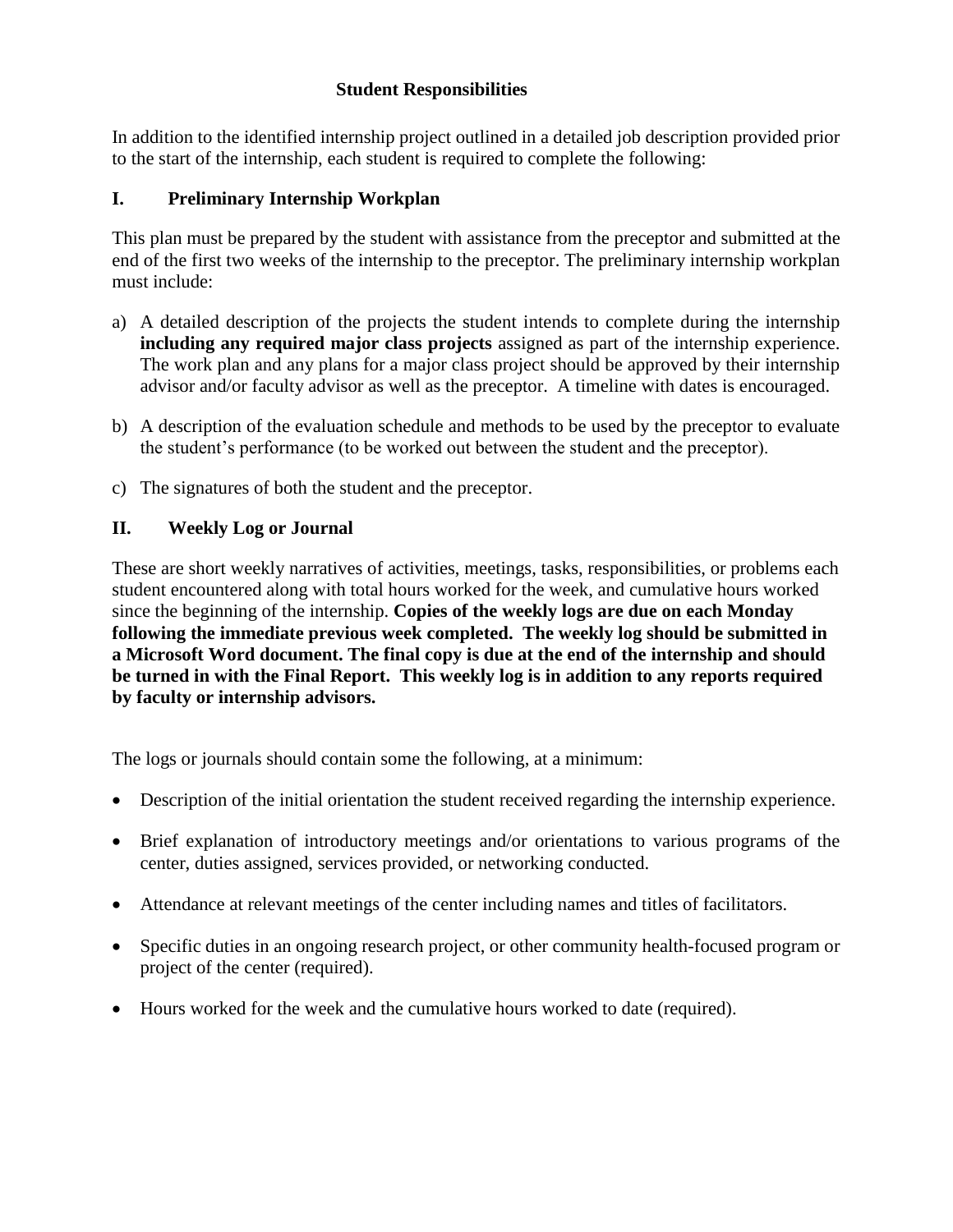#### **III. Participatory Activities**

Each CHHS student intern will:

- Participate in a minimum of 3 CHHS staff meetings. This will allow students another opportunity to see a variety of leadership styles "in action" and will allow the student to participate as a member of a professional team including participation in any ongoing team-building activities.
- Conduct interviews with core CHHS staff to learn more about CHHS operations and to become knowledgeable of the center's multiple areas of research, programs, and projects, as well as to observe multiple styles of leadership. Interviews should include written notes taken by the student for each, to include a general summary of discussions, areas of interest, observations, and further reflections.
- Give a presentation at the conclusion of the internship to CHHS staff which will include an overview of his or her project, goals and objectives met, challenges, successes, observations, and an opportunity for questions and answers. This will allow the student an opportunity to be a leader and engage with professionals in a meaningful way.

#### **IV. The Final Report**

This report essentially is a student summary of the internship experience. The document should contain narrative information about the student's overall experience, include the detailed internship workplan outlined in part I above, documentation of participation in each of the participatory activities noted above in part III, and a summary report of staff interviews and attendance at CHHS meetings. The report should also include one or more positive comments, if possible, about the experience and recommendations for future student placements of students at the center, as well as any critiques. This report will not be graded, but is a requirement for completion of the internship/field placement. It is due no later than the last day of class posted for the current semester along with the student's CHHS evaluation (see V. below). CHHS preceptors will NOT complete a student's evaluation or other paperwork required for their academic program until this report and the student's CHHS evaluation is completed and submitted.

#### **V. Evaluation**

Each CHHS student intern will to complete an evaluation of CHHS, in addition to the evaluation that CHHS does on the intern's performance at the conclusion of the internship, to help CHHS continue its leadership development in a way that is effective and meaningful to its students. This will allow student self-reflection and will stimulate thought about their leadership skills as they venture into the workforce.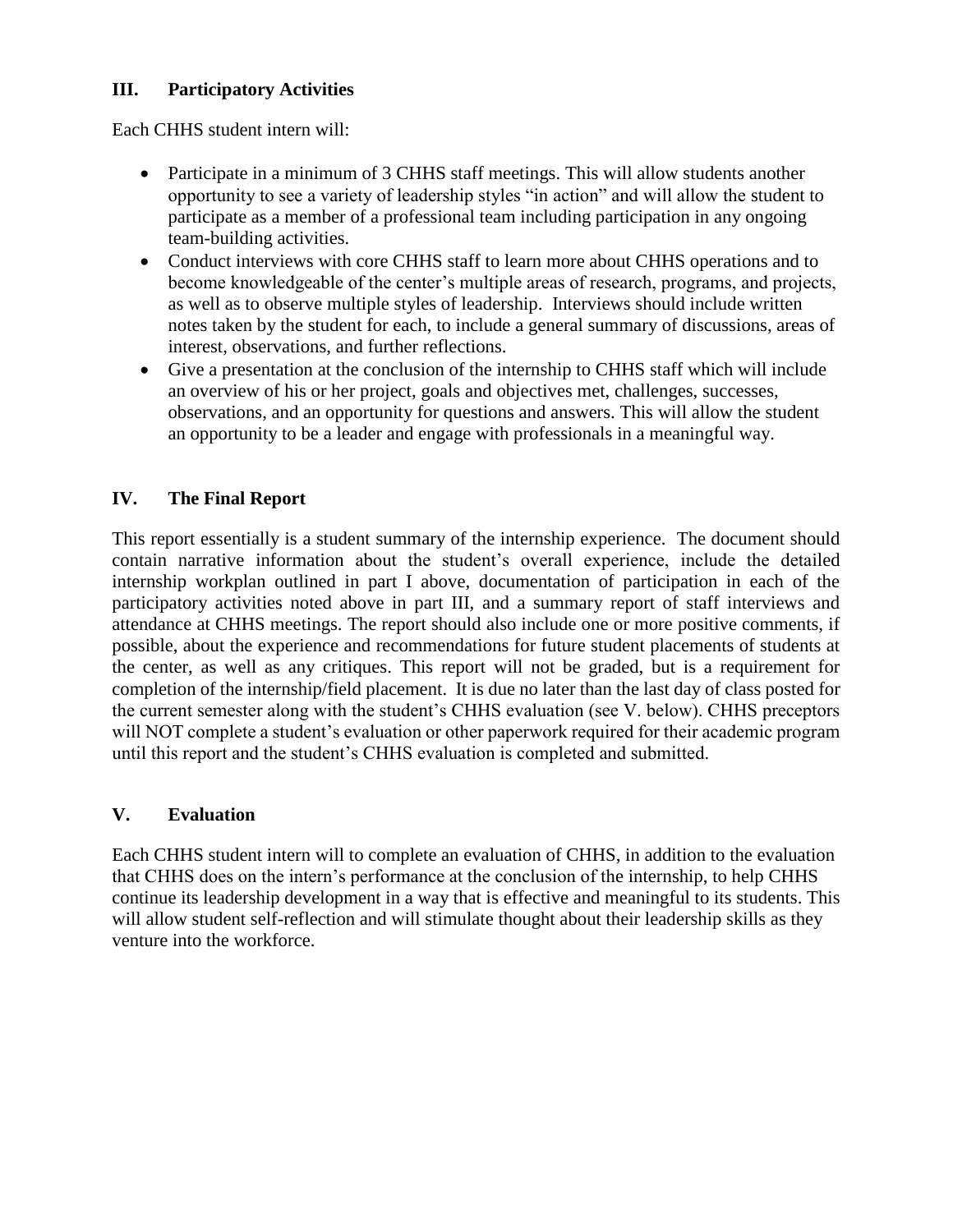# **Supplemental Forms and Information**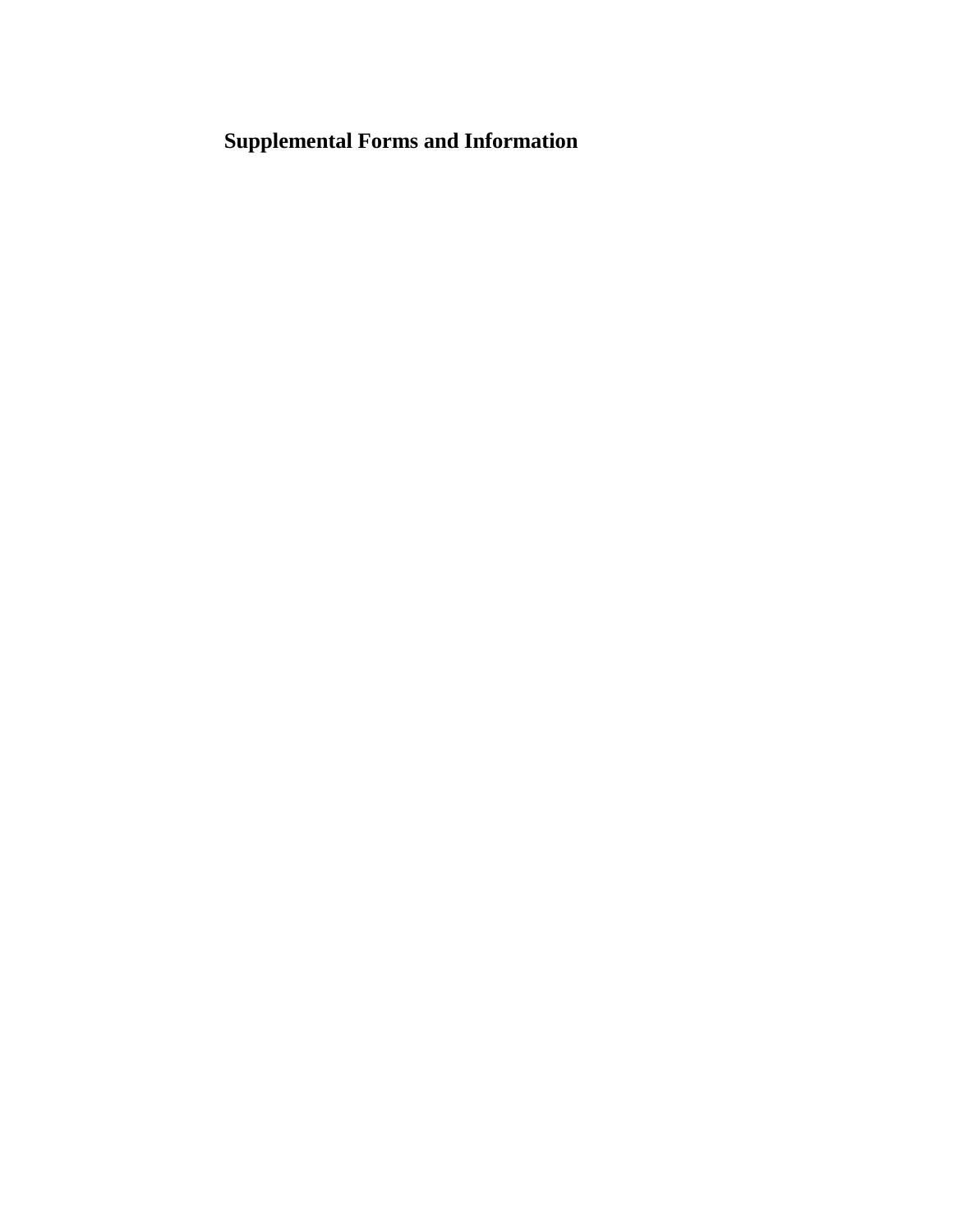



#### **Sample Internship/Field Placement Job Descriptions**

#### **Internship Project #1 – CHHS Office**

#### **Bereavement Support for Grieving Families**

Project Description: This intern will support CHHS staff in work specific to an externally funded grant involving infant death scene investigation by trained first responders. A bereavement resource is made available to first responders as part of training facilitated by MTSU CHHS. Updates are made to this resource annually. The student intern will be responsible for making calls, sending e-mails, and other methods of collecting updated data for the resource materials for a revised edition of the publication. The student will be asked to track progress with communications and updates, and will be asked to assist program coordinator with day-to-day tasks associated with the program to understand how a large, statewide professional provider training program is implemented. This student may also provide support in tasks necessary for grant administration for this and other grants administered by MTSU CHHS. \*Student will be required to be onsite at CHHS 1-2 days per week (schedule is flexible) with some remote work.

Responsibilities under supervision of CHHS staff will include:

- Being responsible for updating entries in the current bereavement resources manual through e-mails, phone calls, and other communications with community partners;
- Assisting SIDS/Infant Death Scene program coordinator with day-to-day tasks associated with the program to gain an understanding of how a large, statewide professional provider training program is implemented;
- Participating in planning meetings and calls with professionals involved in said programs, as well as monthly staff meetings;
- Developing, with assistance from site supervisor and academic advisor, 2 goals (broad) and 4 objectives (specific) that this project will accomplish;
- Being responsible for identifying and developing a "project within the project" which is approved by his or her advisor and that expands the scope of the project and/or aligns with student goals and personal interests;
- Completing weekly progress reports for CHHS as well as those of the sponsoring academic department.

Requirements:

- Student should be currently enrolled or be a recent graduate;
- Individuals applying for this internship should be willing to commit a total of 360-400 hours to this internship over a semester;
- \*Student will be required to be onsite at CHHS 1-2 days per week (schedule is flexible) with some remote work;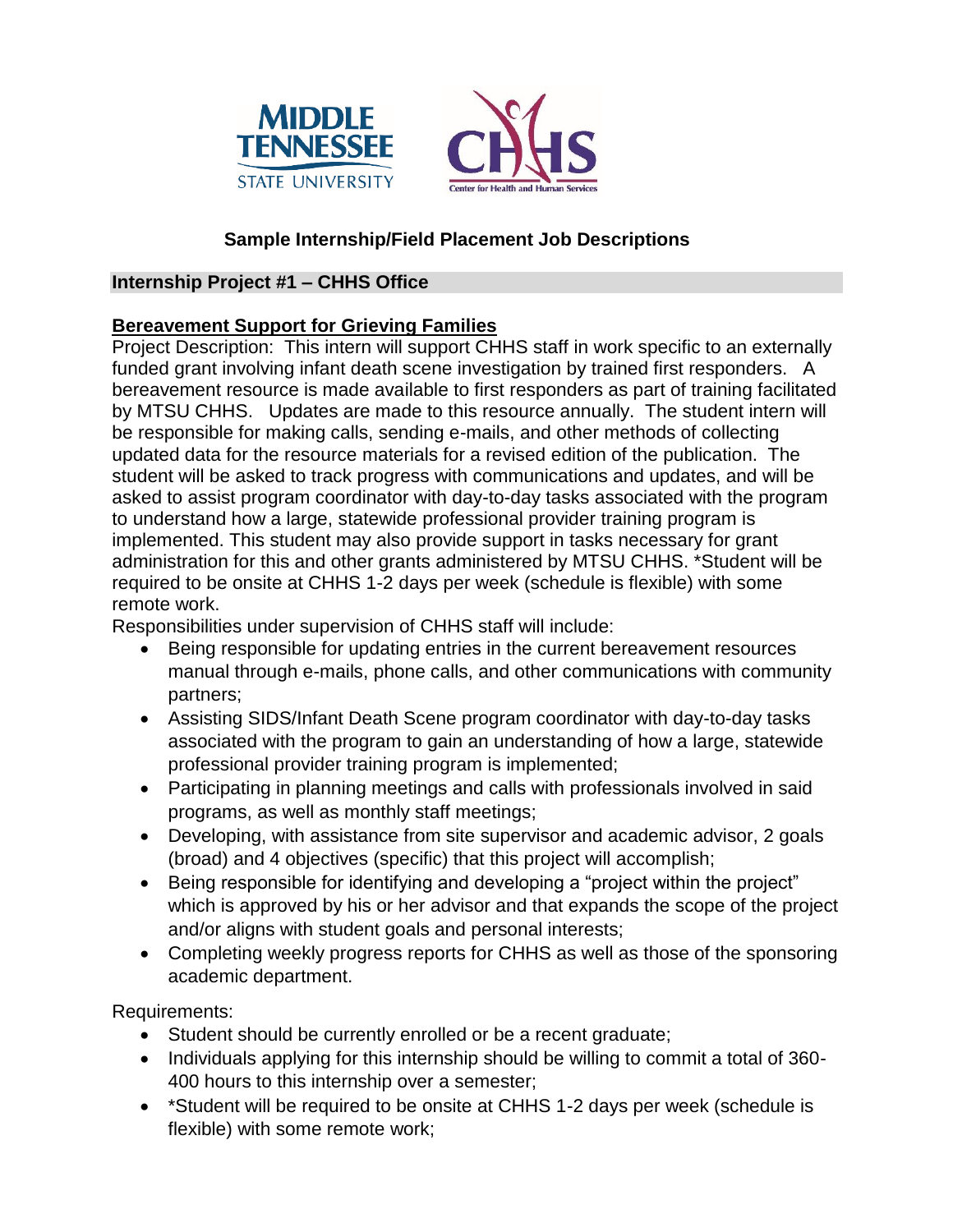- Ideal candidates will be proficient in all Microsoft applications, have the ability to follow instructions, and be willing to engage with members of the health professional community via e-mail, phone calls, and other means of communication.
- Should be organized and possess excellent verbal and written communication skills;
- Able to work in a team environment as well as independently with minimal supervision;
- An interest in maternal/child health is preferred.

# **Internship Project #2 – CHHS Office**

# **Grant-Writing and Administration**

Project Description: This intern will support CHHS staff in grant-writing activities of the center. Student may conduct research on funding opportunities as well as topic areas, assist with completion of grant applications and proposals, observe and participate with departments, staff, and faculty on campus along with community partners, as interdisciplinary collaborative projects are designed through the center, and assist with tracking, implementation, reporting, etc. of existing grant opportunities. . \*Student will be required to be onsite at CHHS 2 days per week (schedule is flexible). Responsibilities under supervision of CHHS staff will include:

- Assist with identifying fundable activities and projects for the center;
- Research funding sources for identified activities and projects;
- Complete sections of a grant proposal under supervision;
- Participate in meetings, calls, and other communications with other departments, faculty, staff, and community partners pertinent to grant and project activities, as well as participate in monthly staff meetings;
- Assist with grant reporting and tracking for existing grants and projects;
- Participate in identified activities of existing grants and projects based on needs of the center and student areas of interest;
- Student shall develop, with assistance from site supervisor and academic advisor, 2 goals (broad) and 4 objectives (specific) that this project will accomplish;
- Be responsible for identifying and developing a "project within the project" which is approved by his or her advisor and that expands the scope of the project and/or aligns with student goals and personal interests;
- Completing weekly progress reports for CHHS as well as those of the sponsoring academic department.

Requirements:

- Student should be currently enrolled or be a recent graduate;
- Individuals applying for this internship should be willing to commit a total of 360-400 hours to this internship over a semester;
- \*Must be available to be onsite at CHHS 1-2 days per week (schedule is flexible) with some remote work.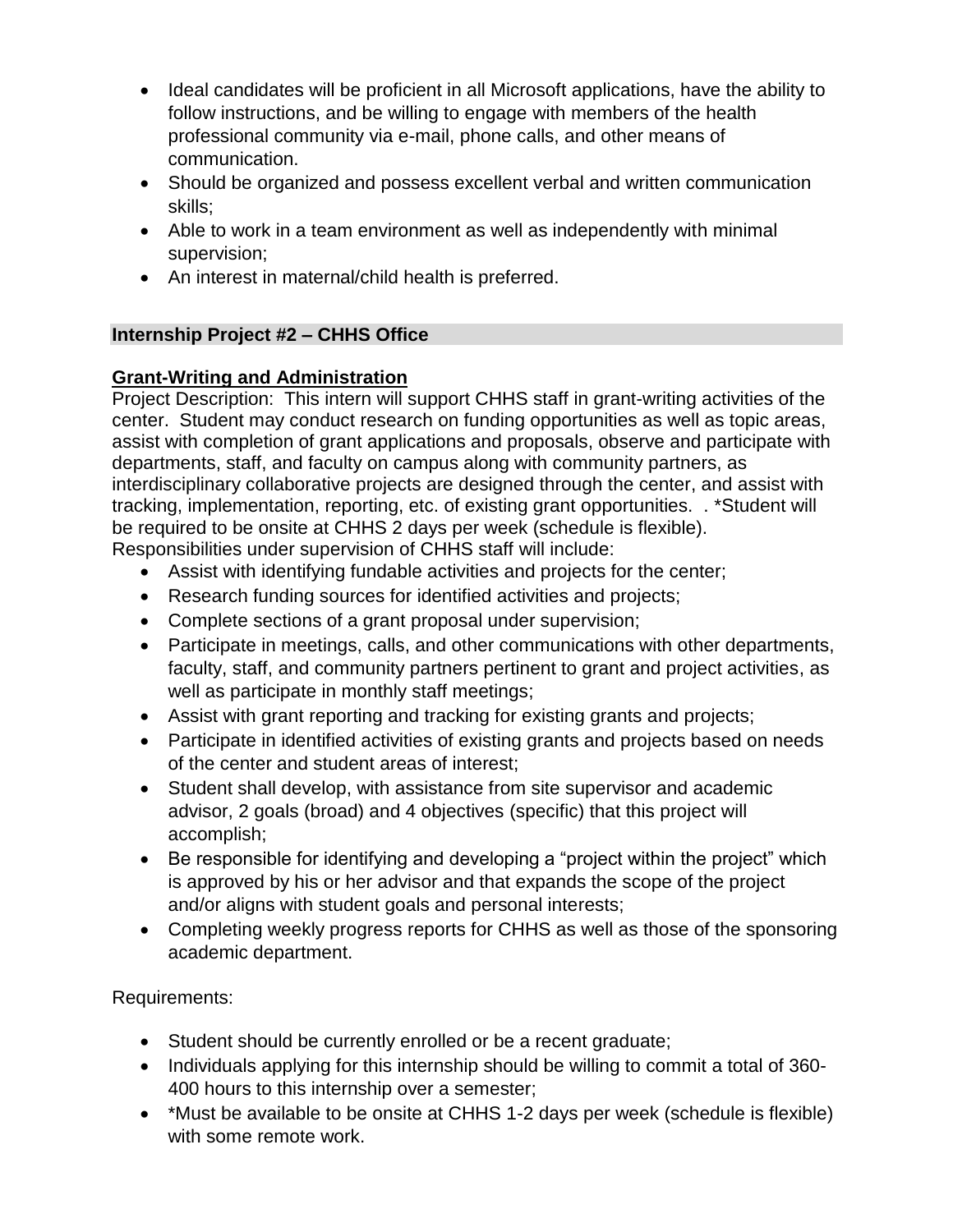- Ideal candidates will be proficient in all Microsoft Office applications, have the ability to follow instructions, and be willing to engage with members of the campus community as well as community partners;
- Should be energetic, enthusiastic, organized and possess excellent verbal and written communication skills;
- Able to work in a team environment as well as independently with minimal supervision when needed;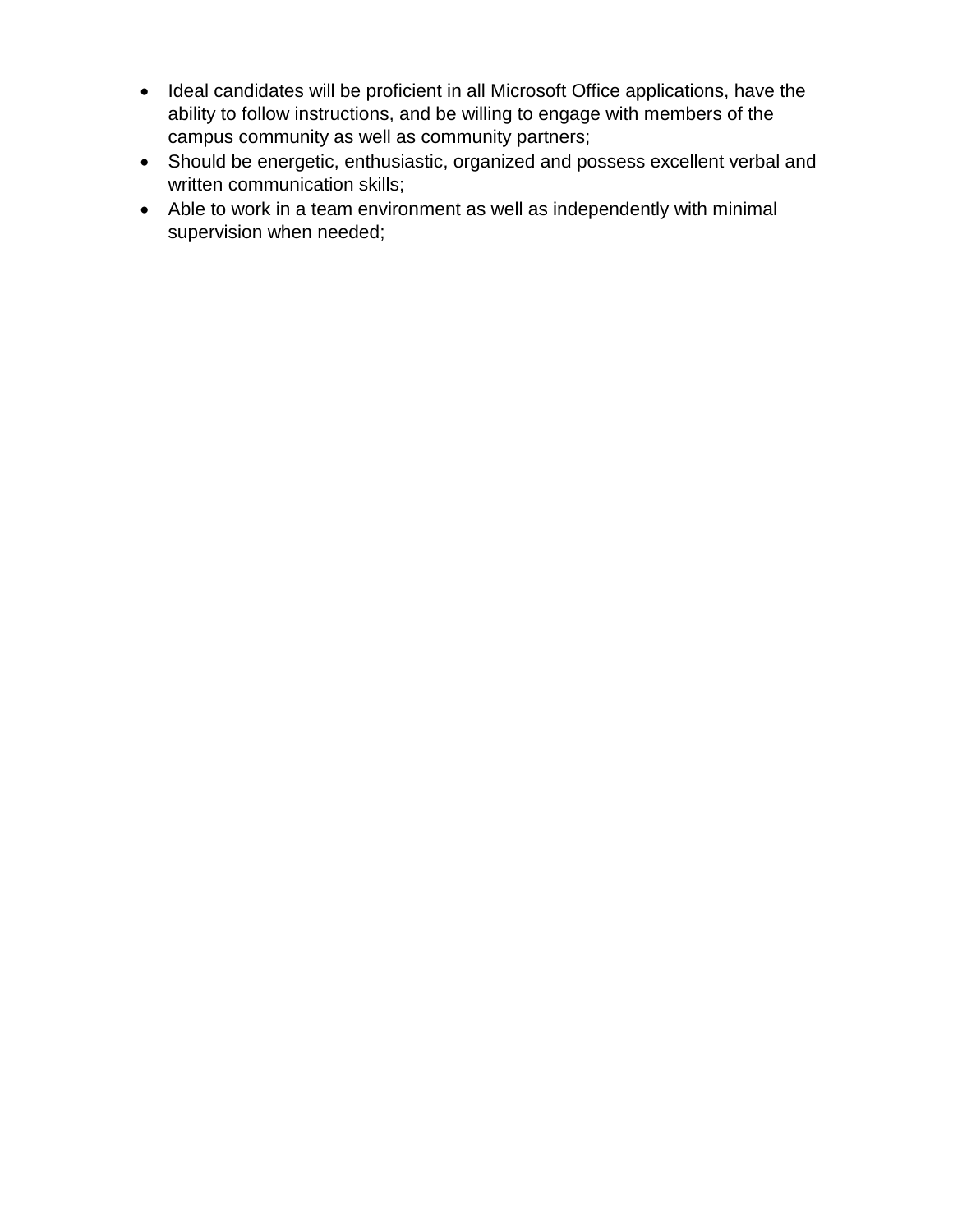#### **Internship Project #3 - Community Partner – Women Survivors Alliance/UNTOLD CHHS Office & Remote**

#### **UNTOLD Project: Campus Diaries**

Project Description: Women Survivors Alliance, a CHHS community partner, an organization focusing on women cancer survivors, has an internship opportunity focusing on education and outreach for cancer survivors, co-survivors and the general population regarding emotional and mental health. The internship allows opportunities for a student to become involved in creating a plan for targeted fall outreach for a recently developed growing global campaign, UNTOLD – Campus Diaries, that focuses on the power of sharing one's story for healing and health. MTSU CHHS Associate Director will also co-supervisor. \*Work can be completed remotely either at student's place of residence, library, or other location, but student will be required to work out of the CHHS offices at least one day per week.

Responsibilities under co-supervision of WSA and CHHS staff will include:

- Be responsible for assisting UNTOLD partners with a campus-wide exhibit for World Mental Health Day in October;
- Focus on engaging students, faculty, and the campus community in the project;
- Participate in mandatory weekly conference call with project team and supervisors;
- Participate in monthly CHHS staff meetings;
- Be available for limited travel to Nashville for routine meetings;
- Participate in limited special events and activities;
- Develop, with assistance from site supervisor and academic advisor, 2 goals (broad) and 4 objectives (specific) that this project will accomplish;
- Be responsible for identifying and developing a "project within the project" which is approved by his or her advisor and that expands the scope of the project and/or aligns with student goals and personal interests;
- Completing weekly progress reports for CHHS as well as those of the sponsoring academic department.

Requirements:

- Student should be currently enrolled or be a recent graduate;
- Individuals applying for this internship should be willing to commit a total of 360-400 hours to this internship over a semester;
- \*Must be able to be onsite at CHHS 1 day per week (schedule is flexible) with some remote work.
- Ideal candidates will be proficient in all Microsoft Office applications, have the ability to follow instructions, and be willing to effectively communicate and engage with members of the campus community as well as community partners as needed;
- Should be energetic, enthusiastic, organized and possess excellent verbal and written communication skills;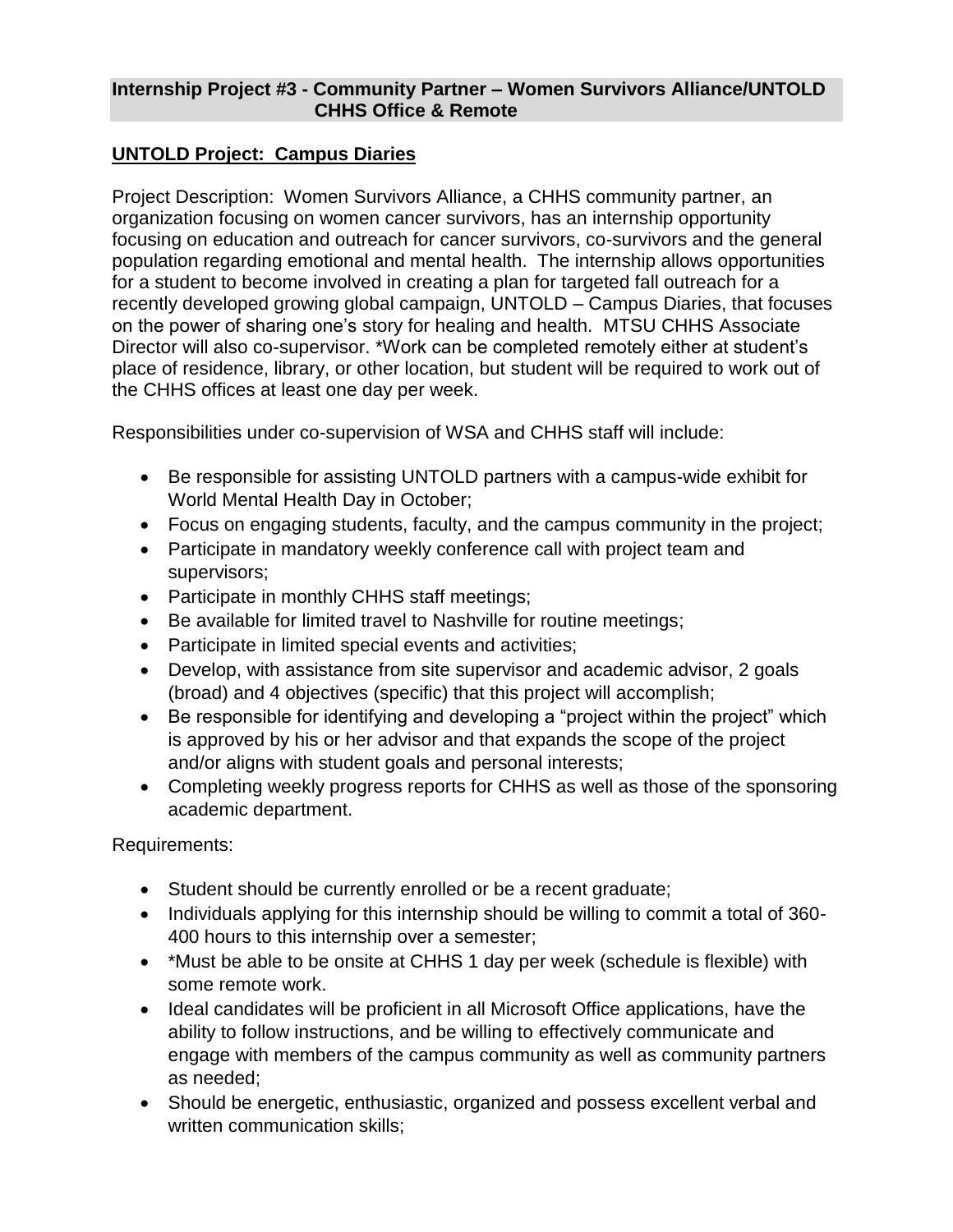Able to work in a team environment as well as independently with minimal supervision when needed;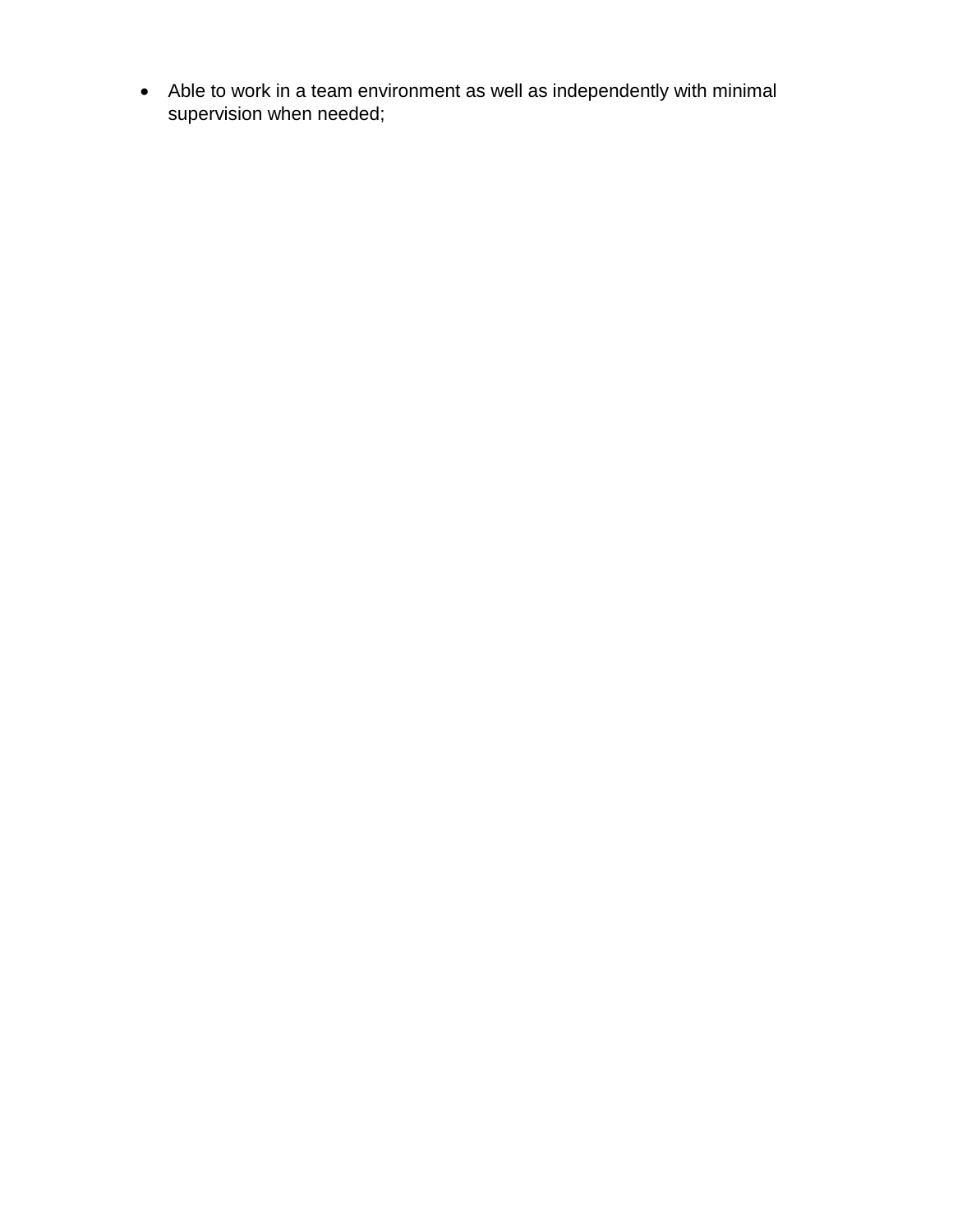



### SAMPLE

## **STUDENT INTERN/FIELD PLACEMENT WEEKLY WORK REPORT**

Name: Suzy Smith Date: April 28<sup>th</sup>, 2020

Weekly Log #14

Time period of report: April 22nd- April 28th (Sat. – Friday)

Total Hours THIS reporting period  $=$   $\_\,$  33 Total Hours (Cumulative):  $\_\,$  360

April 22nd, 2020

12:00pm-3:00p.m.

• Searched for information on XXX online and prepared first draft of report which details the topic I was asked to summarize.

April 23rd, 2020

8:00am-12:00p.m.

• Contacted 25 organizations about project XYZ (separate document detailing which organizations contacted has been developed and is attached to this report).

12:00pm-4:00p.m.

- Printed 30 fliers and stuffed 30 envelopes;
- Attended meeting with CHHS staff from 11 a.m. noon
- Developed an evaluation tool for upcoming program.

#### April 24th, 2020

11:00am-3:00p.m.

• Met with my site supervisor to get additional instructions on assignments from  $11:00 -$ 11:30 a.m.

7:00pm-10:00p.m.

• Made phone calls to recruit participants to XXX. There were 20 individuals contacted. A separate call log is attached that details calls made.

April 25th, 2020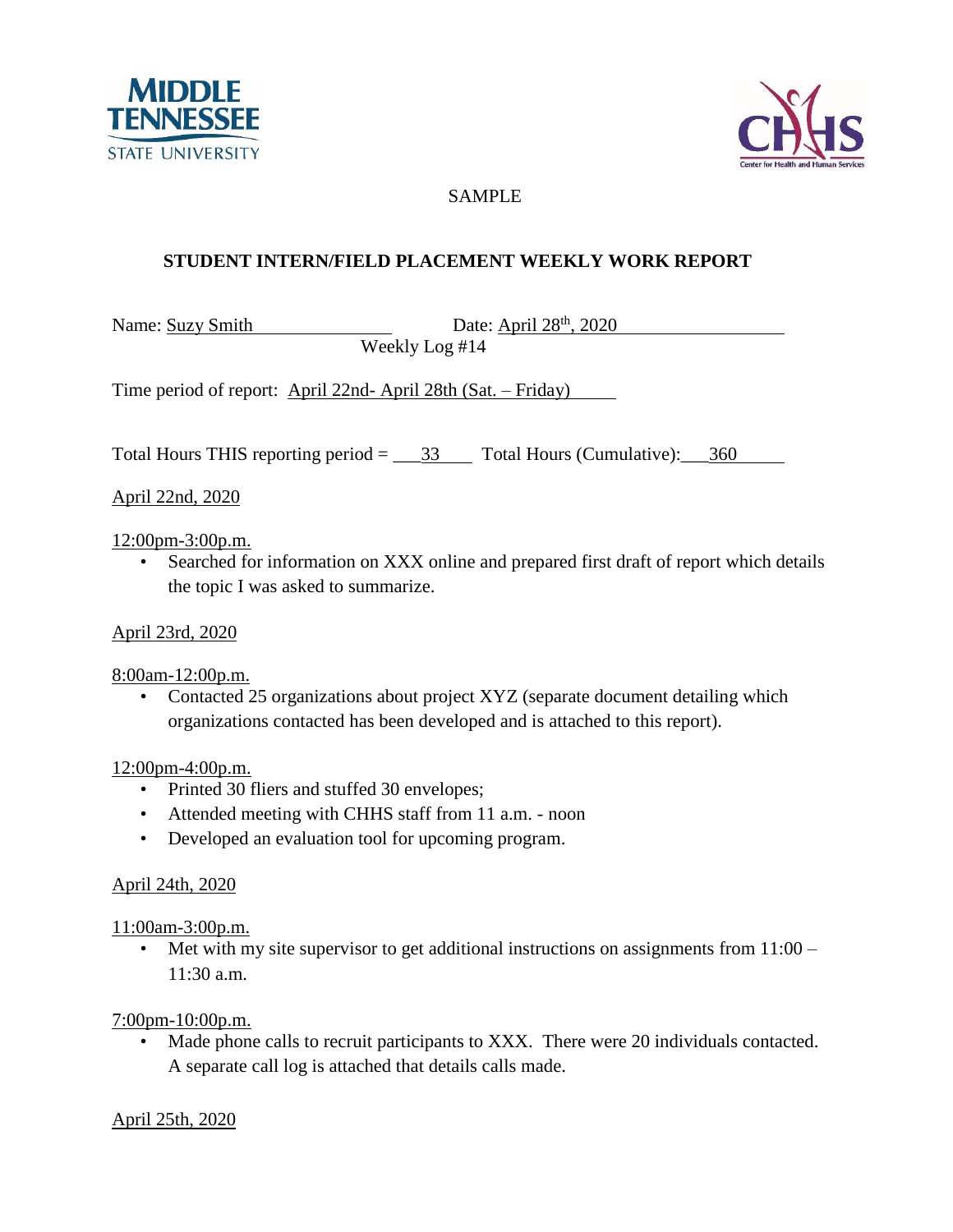#### 8:00am-4:00p.m.

• Began work on poster presentation.

#### 8:00pm-2:00a.m.

• Worked on presentation board and paper,

## April 26th, 2020

10:00am-11:00 a.m.

• Presented internship presentation to Foundation students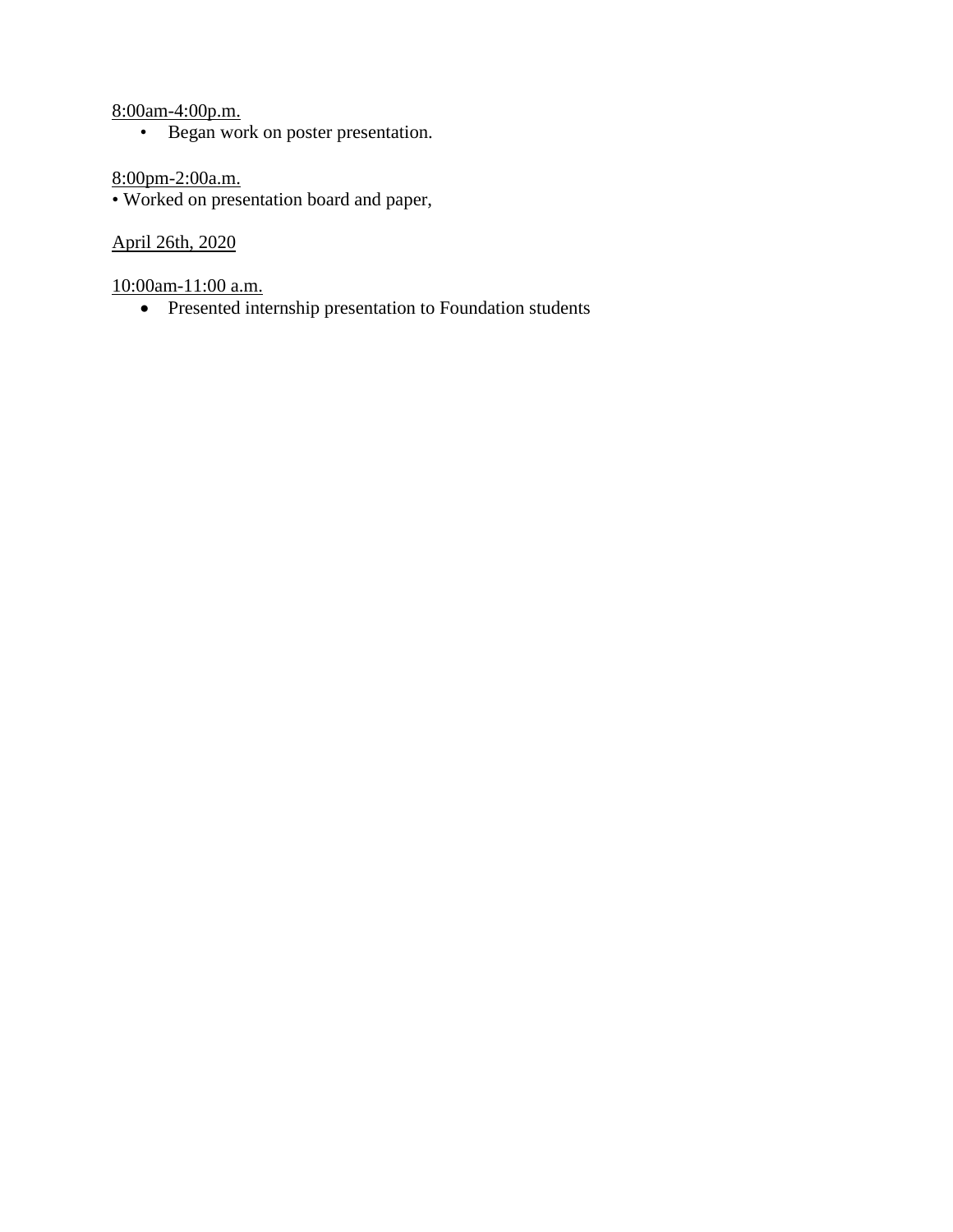

**Sample Staff Interview Questions**



| Student:                         | Interview Date: |
|----------------------------------|-----------------|
| <b>Staff Member Interviewed:</b> | Title:          |

- 1. What is your role at CHHS and which projects or research do you oversee?
- 2. What are your primary duties?
- 3. Describe a typical day for you in your role.
- 4. How does your work contribute to public health? What are the goals and objectives of your research, program, or project? What is the long-term impact? Target audience? What are the measurable outcomes? How do you know if it has been successful?
- 5. What are some of the biggest challenges you have faced with your work?
- 6. What are some of the biggest successes you have faced with your work?
- 7. What words of wisdom do you have for a future public health leader?
- 8. Other TBA by student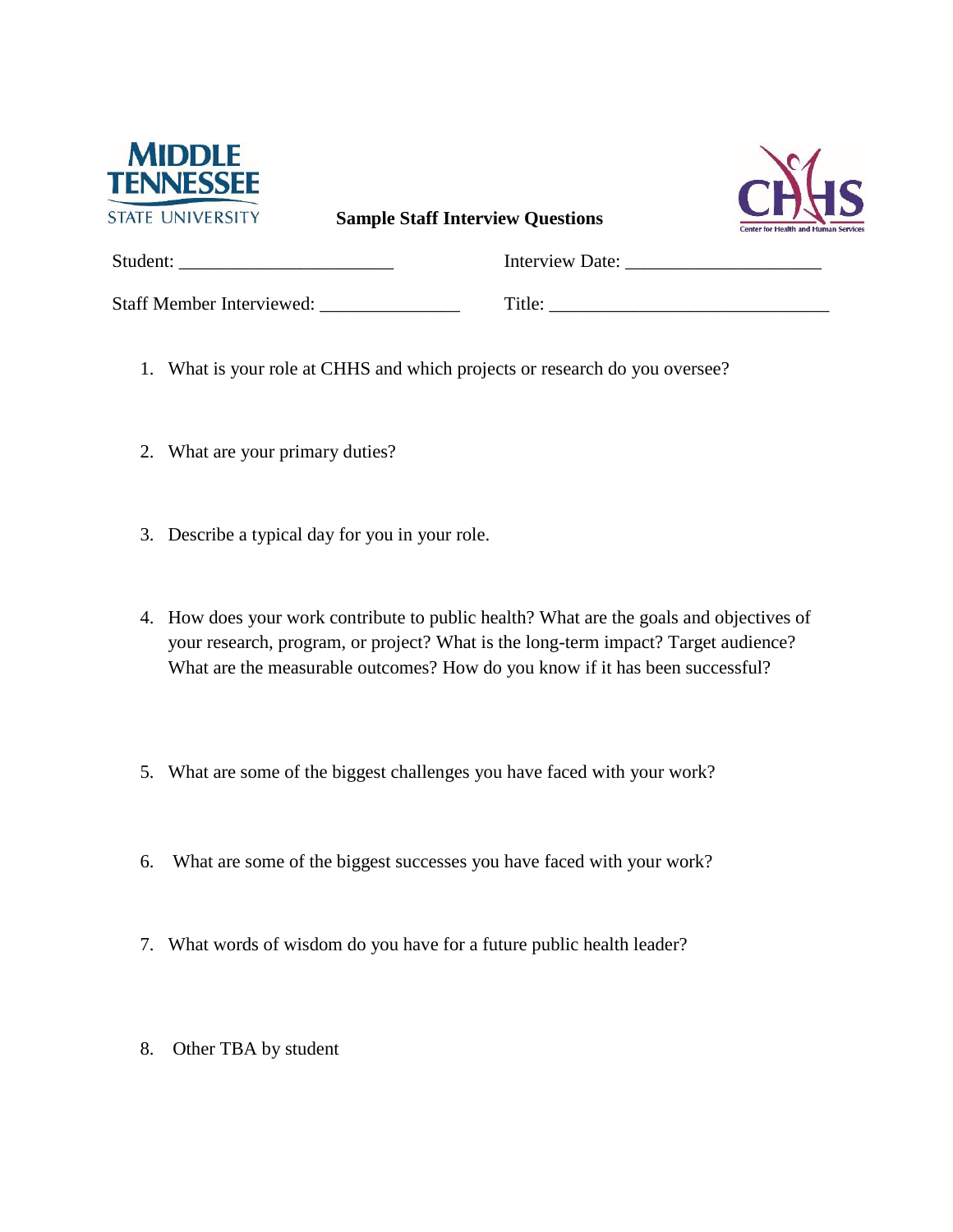

**Supervising Agency Mid-Term Evaluation of Student**

| <b>Student Name:</b> | Total Hours at this point: |
|----------------------|----------------------------|
|                      |                            |

Supervising

Agency: The Center for Health and Human Services \_\_\_\_\_\_\_\_\_\_\_\_\_\_\_\_\_\_\_\_\_\_\_\_\_\_\_\_\_\_\_

Supervisors: \_\_\_\_\_\_\_\_\_\_\_\_\_\_\_\_\_\_\_\_\_\_\_\_\_\_\_\_\_\_\_\_\_\_\_\_\_\_\_\_\_\_\_\_\_\_\_\_\_\_\_\_\_\_\_\_\_\_\_\_\_\_\_\_\_\_\_\_\_\_

DIRECTIONS: *Circle* the number that best describes the student's performance.

- 
- $2 =$  below average  $5 =$  superior
- $3 = average$

 $1 =$  inferior  $4 =$  above average

- 
- 1. ADAPTABILITY: Capable of meeting new situations calmly and at ease with people of all ages. 1 | 2 | 3 | 4 | 5 2. APPEARANCE: Well-groomed, neat, and appropriately dressed. 1 | 2 | 3 | 4 | 5 3. COOPERATION: Works well with and adjusts to people. 1 | 2 | 3 | 4 | 5 4. DEPENDABILITY: Carries work through to completion. Punctual. 1 | 2 | 3 | 4 | 5 5. ENTHUSIASM: Eagerly attacks job. Keenly interested in program. 1 | 2 | 3 | 4 | 5 6. INITIATIVE: Creative with good ideas. Starts job without prodding or suggestions.  $\begin{array}{ccc} | & 1 & | & 2 & | & 3 & | & 4 \end{array}$  5 7. JUDGMENT: Can distinguish between important matters. Knows limitations, and when to ask for help. 1 | 2 | 3 | 4 | 5 8. | LEADERSHIP: Organizes and works in a democratic manner. Stimulates participants. Plans with group and not for himself/herself. 1 | 2 | 3 | 4 | 5 9. ATTITUDE: Sincere interest in internship. Strives to improve. 1 | 2 | 3 | 4 | 5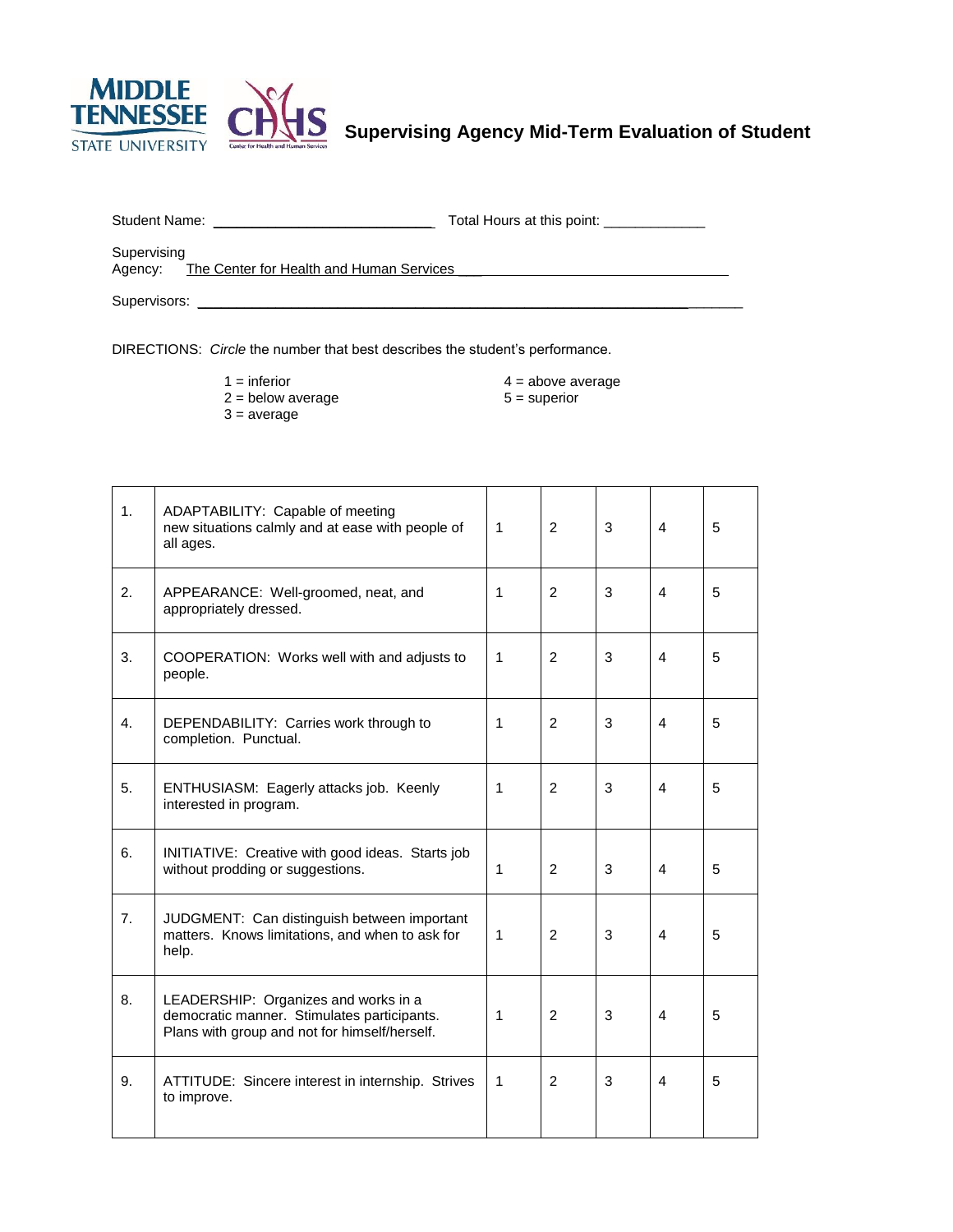| 10. | RESOURCEFULNESS: Has a variety of program<br>ideas and skills. Well acquainted with resources<br>of community. Familiar with printed resources.                                 | $\mathbf{1}$ | $\overline{2}$ | 3 | 4              | 5 |
|-----|---------------------------------------------------------------------------------------------------------------------------------------------------------------------------------|--------------|----------------|---|----------------|---|
| 11. | WRITTEN COMMUNICATION SKILLS: Written<br>materials are appropriate for the audience, clear,<br>concise, and correctly constructed.                                              | $\mathbf{1}$ | $\mathcal{P}$  | 3 | $\overline{A}$ | 5 |
| 12. | ORAL COMMUNICATION SKILLS: Establishes<br>rapport, employs active listening, well-prepared,<br>clearly focused, and brief.                                                      | $\mathbf{1}$ | $\overline{2}$ | 3 | 4              | 5 |
| 13. | QUALITY OF WORK: Work is accurate and<br>timely, employing a wide range of educational<br>methods.                                                                              | 1            | $\overline{2}$ | 3 | 4              | 5 |
| 14. | <b>TECHNICAL SKILLS: Demonstrates an</b><br>understanding of the general knowledge base<br>utilized in the health education profession.                                         | 1            | $\overline{2}$ | 3 | 4              | 5 |
| 15. | RECEPTION TO FEEDBACK: The student<br>demonstrates an ability to listen. Suggestions are<br>received in a courteous manner and are acted<br>upon within a reasonable timeframe. | 1            | $\overline{2}$ | 3 | 4              | 5 |

#### NARRATIVE COMMENTS

1. The student demonstrates the following strengths:

\_\_\_\_\_\_\_\_\_\_\_\_\_\_\_\_\_\_\_\_\_\_\_\_\_\_\_\_\_\_\_\_\_\_\_\_

\_\_\_\_\_\_\_\_\_\_\_\_\_\_\_\_\_\_\_\_\_\_\_\_\_\_\_\_\_\_\_\_\_\_\_\_\_

2. The student should continue to develop the following competencies:

Printed Name

*\_\_\_\_\_\_\_\_\_\_\_\_\_\_\_\_\_\_\_\_\_\_\_\_\_\_\_\_\_\_\_\_\_\_\_\_\_\_\_\_\_* \_\_\_\_\_\_\_\_\_\_\_\_\_\_\_\_\_\_\_\_\_\_\_\_\_\_ Signature Date

\_\_\_\_\_\_\_\_\_\_\_\_\_\_\_\_\_\_\_\_\_\_\_\_\_\_\_\_\_\_\_\_\_\_\_\_\_ **Title** 

\_\_\_\_\_\_\_\_\_\_\_\_\_\_\_\_\_\_\_\_\_\_\_\_\_\_\_\_\_\_\_\_\_\_\_\_\_ \_\_\_\_\_\_\_\_\_\_\_\_\_\_\_\_\_\_\_\_\_\_\_\_\_\_ Address Phone

E-mail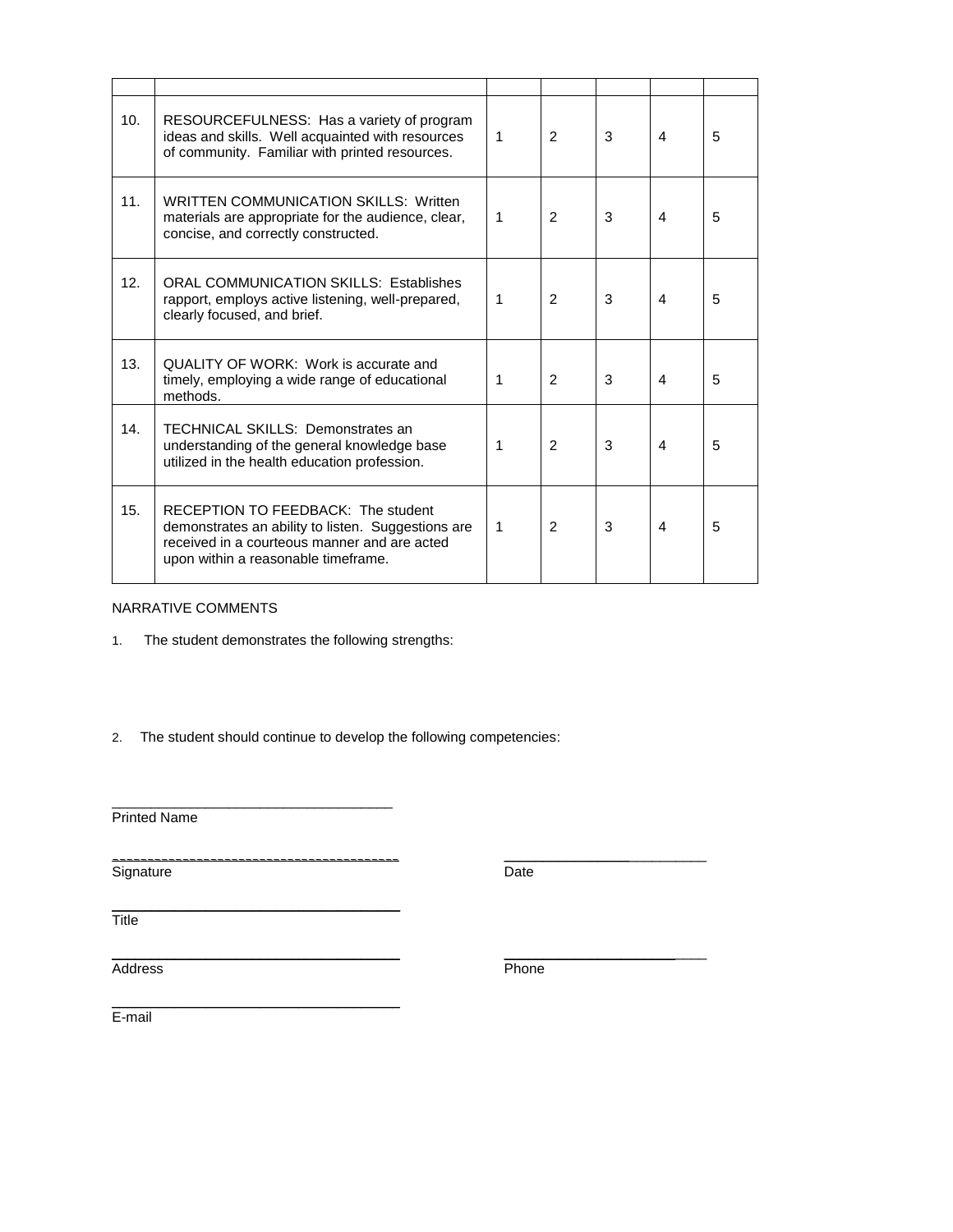

**Final Supervising Agency Evaluation of Student**

| Student Name: | Total Hours at this point: |
|---------------|----------------------------|

Supervising

Agency: The Center for Health and Human Services \_\_\_\_\_\_\_\_\_\_\_\_\_\_\_\_\_\_\_\_\_\_\_\_\_\_\_\_\_\_\_

Supervisors: \_\_\_\_\_\_\_\_\_\_\_\_\_\_\_\_\_\_\_\_\_\_\_\_\_\_\_\_\_\_\_\_\_\_\_\_\_\_\_\_\_\_\_\_\_\_\_\_\_\_\_\_\_\_\_\_\_\_\_\_\_\_\_\_\_\_\_\_\_\_

DIRECTIONS: *Circle* the number that best describes the student's performance.

- 
- $2 =$  below average
- $3 = average$

 $1 =$  inferior  $4 =$  above average  $2 =$  below average  $5 =$  superior

| 1. | ADAPTABILITY: Capable of meeting<br>new situations calmly and at ease with people of<br>all ages.                                    |   | $\mathfrak{p}$ | 3 | 4              | 5 |
|----|--------------------------------------------------------------------------------------------------------------------------------------|---|----------------|---|----------------|---|
| 2. | APPEARANCE: Well-groomed, neat, and<br>appropriately dressed.                                                                        | 1 | $\mathcal{P}$  | 3 | 4              | 5 |
| 3. | COOPERATION: Works well with and adjusts to<br>people.                                                                               | 1 | $\mathcal{P}$  | 3 | 4              | 5 |
| 4. | DEPENDABILITY: Carries work through to<br>completion. Punctual.                                                                      |   | $\overline{2}$ | 3 | 4              | 5 |
| 5. | ENTHUSIASM: Eagerly attacks job. Keenly<br>interested in program.                                                                    |   | $\mathcal{P}$  | 3 | $\overline{4}$ | 5 |
| 6. | INITIATIVE: Creative with good ideas. Starts job<br>without prodding or suggestions.                                                 |   | $\mathcal{P}$  | 3 | $\overline{4}$ | 5 |
| 7. | JUDGMENT: Can distinguish between important<br>matters. Knows limitations, and when to ask for<br>help.                              |   | 2              | 3 | $\overline{4}$ | 5 |
| 8. | LEADERSHIP: Organizes and works in a<br>democratic manner. Stimulates participants.<br>Plans with group and not for himself/herself. |   | 2              | 3 | 4              | 5 |
| 9. | ATTITUDE: Sincere interest in internship. Strives<br>to improve.                                                                     |   | $\overline{2}$ | 3 | 4              | 5 |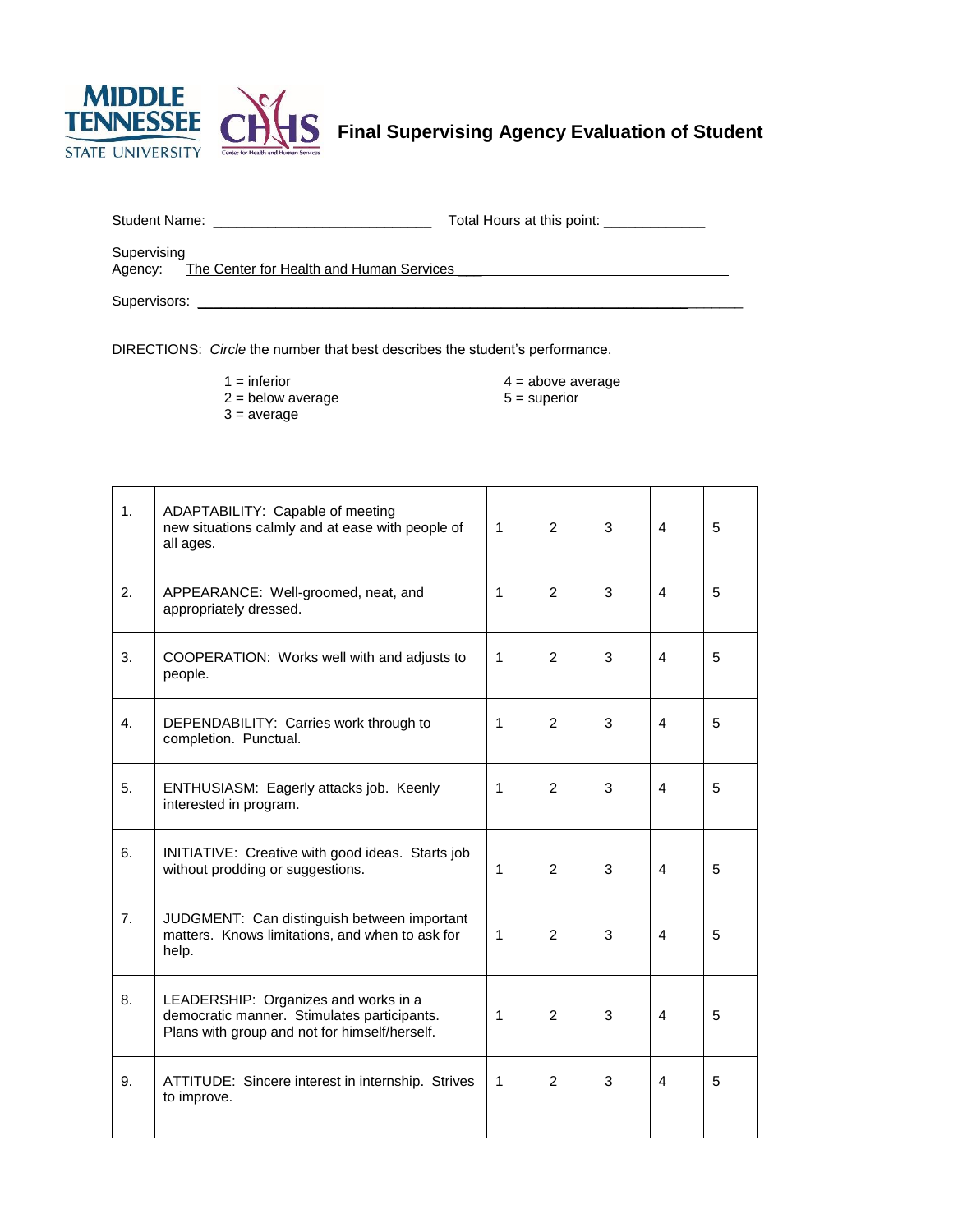| 10. | RESOURCEFULNESS: Has a variety of program<br>ideas and skills. Well acquainted with resources<br>of community. Familiar with printed resources.                                 | 1 | $\overline{2}$ | 3 | 4 | 5 |
|-----|---------------------------------------------------------------------------------------------------------------------------------------------------------------------------------|---|----------------|---|---|---|
| 11. | <b>WRITTEN COMMUNICATION SKILLS: Written</b><br>materials are appropriate for the audience, clear,<br>concise, and correctly constructed.                                       | 1 | $\overline{2}$ | 3 | 4 | 5 |
| 12. | <b>ORAL COMMUNICATION SKILLS: Establishes</b><br>rapport, employs active listening, well-prepared,<br>clearly focused, and brief.                                               | 1 | $\overline{2}$ | 3 | 4 | 5 |
| 13. | QUALITY OF WORK: Work is accurate and<br>timely, employing a wide range of educational<br>methods.                                                                              | 1 | $\overline{2}$ | 3 | 4 | 5 |
| 14. | TECHNICAL SKILLS: Demonstrates an<br>understanding of the general knowledge base<br>utilized in the health education profession.                                                | 1 | 2              | 3 | 4 | 5 |
| 15. | RECEPTION TO FEEDBACK: The student<br>demonstrates an ability to listen. Suggestions are<br>received in a courteous manner and are acted<br>upon within a reasonable timeframe. | 1 | $\overline{2}$ | 3 | 4 | 5 |

#### NARRATIVE COMMENTS

- 3. Discuss any improvements the student has had since midterm.
- 4. The student should continue to develop the following competencies

\_\_\_\_\_\_\_\_\_\_\_\_\_\_\_\_\_\_\_\_\_\_\_\_\_\_\_\_\_\_\_\_\_\_\_\_

\_\_\_\_\_\_\_\_\_\_\_\_\_\_\_\_\_\_\_\_\_\_\_\_\_\_\_\_\_\_\_\_\_\_\_\_\_

Printed Name

*\_\_\_\_\_\_\_\_\_\_\_\_\_\_\_\_\_\_\_\_\_\_\_\_\_\_\_\_\_\_\_\_\_\_\_\_\_\_\_\_\_* \_\_\_\_\_\_\_\_\_\_\_\_\_\_\_\_\_\_\_\_\_\_\_\_\_\_ Signature Date

\_\_\_\_\_\_\_\_\_\_\_\_\_\_\_\_\_\_\_\_\_\_\_\_\_\_\_\_\_\_\_\_\_\_\_\_\_ **Title** 

Address Phone

\_\_\_\_\_\_\_\_\_\_\_\_\_\_\_\_\_\_\_\_\_\_\_\_\_\_\_\_\_\_\_\_\_\_\_\_\_ \_\_\_\_\_\_\_\_\_\_\_\_\_\_\_\_\_\_\_\_\_\_\_\_\_\_

E-mail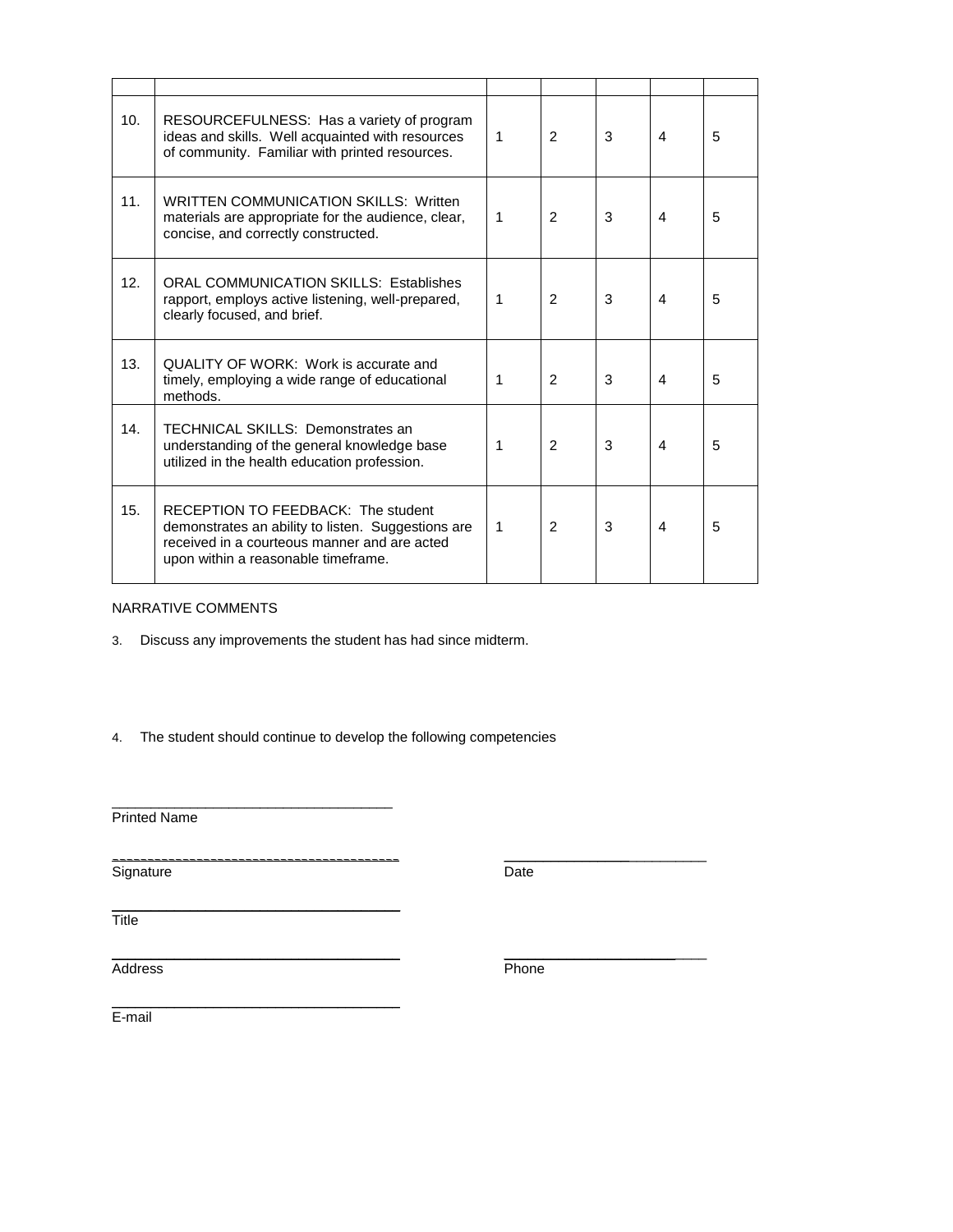



### **Student Intern/Field Placement**

# **Student Evaluation of CHHS Experience**

| A. Orientation and planning of internship/field placement                                                                                                        |
|------------------------------------------------------------------------------------------------------------------------------------------------------------------|
| 1. Was the internship/field placement appropriate for your past experience and future<br>career expectations? Yes_____ No_____                                   |
|                                                                                                                                                                  |
| 2. Did the preceptor provide a good overview of the mission, vision, goals, objectives,<br>services, and activities of CHHS?                                     |
| Yes______ No______                                                                                                                                               |
| 3. Did the preceptor assist you in establishing feasible goals that were realistic for the<br>time allotted to the internship/field placement?                   |
| $Yes_$ No                                                                                                                                                        |
| Explain:                                                                                                                                                         |
| 4. Did the preceptor provide the resources necessary for completion of the work (i.e.<br>desk space, access to needed documents, reports, communications, etc.)? |

Yes\_\_\_\_\_\_\_ No\_\_\_\_\_\_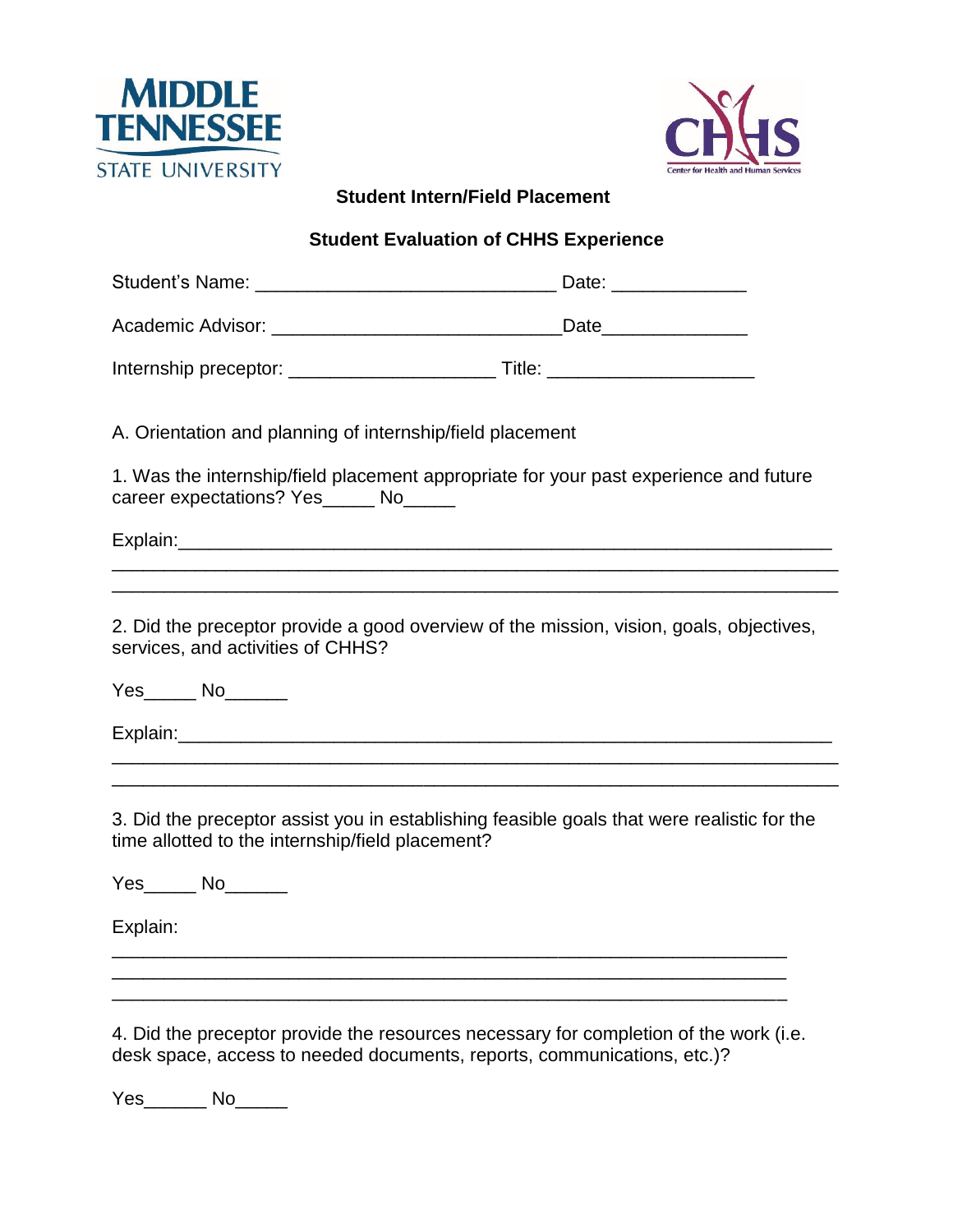| B. Guidance by the Preceptor |                                            |                                                                                                                                                                                                                                |
|------------------------------|--------------------------------------------|--------------------------------------------------------------------------------------------------------------------------------------------------------------------------------------------------------------------------------|
|                              |                                            |                                                                                                                                                                                                                                |
| adequate teaching?           |                                            | 1. Did the preceptor meet with you at intervals that were frequent enough to provide                                                                                                                                           |
|                              |                                            | Almost always_______ Sometimes______ Too infrequently_______                                                                                                                                                                   |
|                              |                                            | ,我们也不能在这里的人,我们也不能在这里的人,我们也不能在这里的人,我们也不能在这里的人,我们也不能在这里的人,我们也不能在这里的人,我们也不能在这里的人,我们也                                                                                                                                              |
|                              | constructive feedback on work in progress? | 2. Did the preceptor meet with you at intervals that were frequent enough to provide                                                                                                                                           |
|                              |                                            | Almost always______ Sometimes______ Too infrequently______                                                                                                                                                                     |
|                              |                                            | Explain: explaint and the state of the state of the state of the state of the state of the state of the state of the state of the state of the state of the state of the state of the state of the state of the state of the s |
|                              |                                            | ,我们也不能会在这里,我们的人们就会不能会在这里,我们也不能会不能会不能会不能会不能会不能会不能会不能会不能会不能会。""我们的人们就会不能会不能会不能会不能会                                                                                                                                               |
| objectives, as appropriate?  |                                            | 3. If unforeseen problems arose, did the preceptor help you revise your goals and                                                                                                                                              |
|                              | Yes______ No______ Not applicable______    |                                                                                                                                                                                                                                |
|                              |                                            |                                                                                                                                                                                                                                |
| understood?                  |                                            | 4. Did the preceptor communicate new knowledge areas and new skills in ways you                                                                                                                                                |
|                              |                                            | Almost always_______ Sometimes______ Almost never______<br><u> 1999 - Jan Barnett, fransk politik (d. 1989)</u>                                                                                                                |
|                              |                                            | <u> 1989 - Johann Stoff, amerikansk politiker (d. 1989)</u><br>5. Did the preceptor stimulate your interest in overall field of public health?                                                                                 |
| $Yes$ No $N$                 |                                            |                                                                                                                                                                                                                                |
|                              |                                            |                                                                                                                                                                                                                                |
|                              |                                            |                                                                                                                                                                                                                                |

\_\_\_\_\_\_\_\_\_\_\_\_\_\_\_\_\_\_\_\_\_\_\_\_\_\_\_\_\_\_\_\_\_\_\_\_\_\_\_\_\_\_\_\_\_\_\_\_\_\_\_\_\_\_\_\_\_\_\_\_\_\_\_\_\_\_\_\_\_\_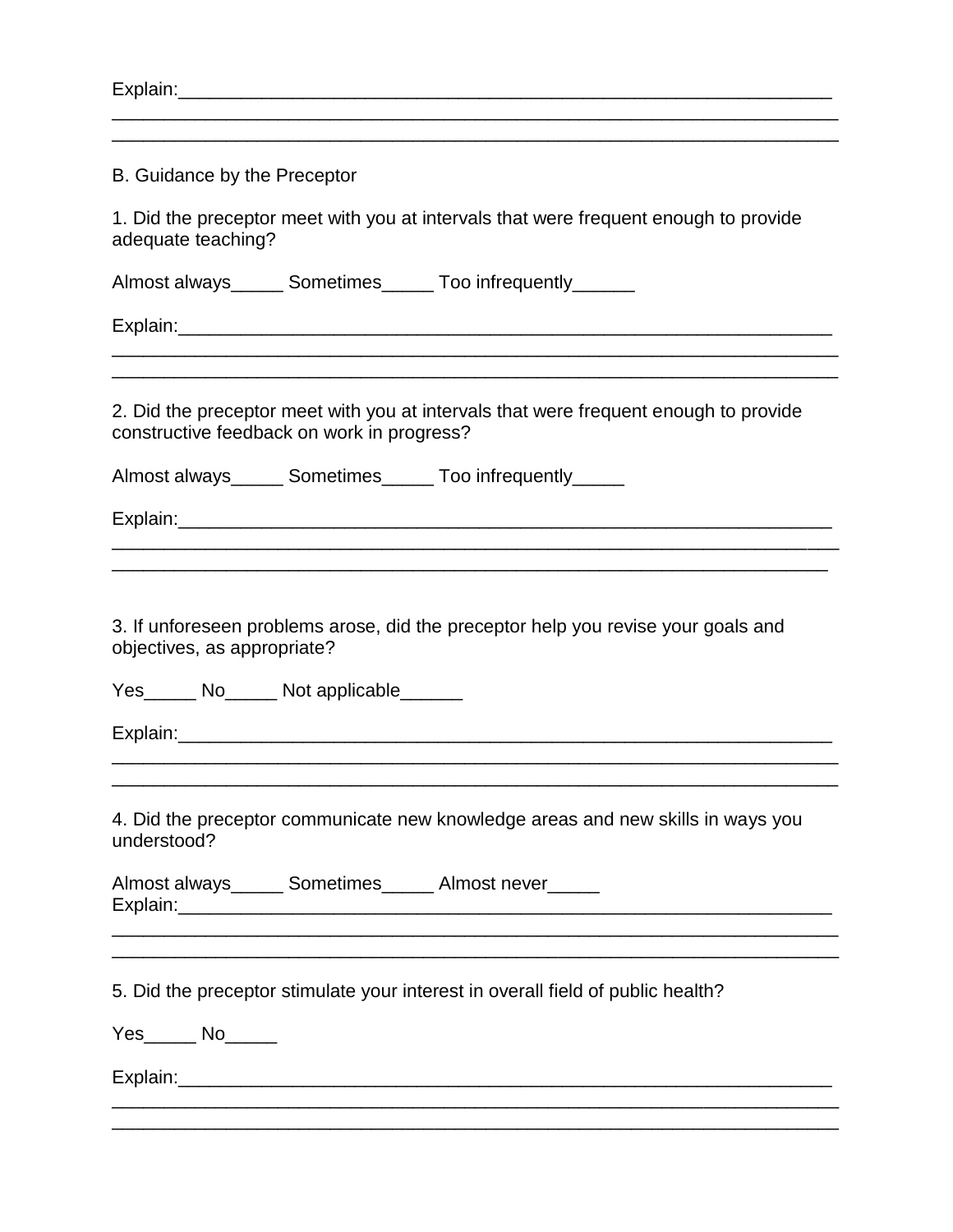6. Did the preceptor stimulate your interest in the knowledge area of your major project?

| Explain: Explain:                                                                                                                                                                                                                                                                                                                                                                                 |
|---------------------------------------------------------------------------------------------------------------------------------------------------------------------------------------------------------------------------------------------------------------------------------------------------------------------------------------------------------------------------------------------------|
| 7. Was the preceptor receptive to your ideas and viewpoints?                                                                                                                                                                                                                                                                                                                                      |
| Almost always________ Sometimes________ Almost never______                                                                                                                                                                                                                                                                                                                                        |
|                                                                                                                                                                                                                                                                                                                                                                                                   |
|                                                                                                                                                                                                                                                                                                                                                                                                   |
| C. Major Project                                                                                                                                                                                                                                                                                                                                                                                  |
| 1. Check the one that is most applicable and explain.<br>a. Original goals and objectives were satisfied.<br>b. Original goals and objectives were revised due to unforeseeable circumstances.<br>$\overline{\phantom{a}}$<br>c. Original goals and objectives were not feasible because of barriers to<br>completion. (i.e. financial, political, lack of acceptance by target population, etc.) |
|                                                                                                                                                                                                                                                                                                                                                                                                   |
| 2. How clear was the relevance or significance of the major project to the overall field of<br>public health?                                                                                                                                                                                                                                                                                     |
| Explain: Explain:                                                                                                                                                                                                                                                                                                                                                                                 |
|                                                                                                                                                                                                                                                                                                                                                                                                   |
| 3. List the reasons that writing the final report and giving the oral presentation were or<br>were not useful in terms of the overall internship/field placement experience.                                                                                                                                                                                                                      |
|                                                                                                                                                                                                                                                                                                                                                                                                   |
|                                                                                                                                                                                                                                                                                                                                                                                                   |

\_\_\_\_\_\_\_\_\_\_\_\_\_\_\_\_\_\_\_\_\_\_\_\_\_\_\_\_\_\_\_\_\_\_\_\_\_\_\_\_\_\_\_\_\_\_\_\_\_\_\_\_\_\_\_\_\_\_\_\_\_\_\_\_\_\_\_\_\_\_